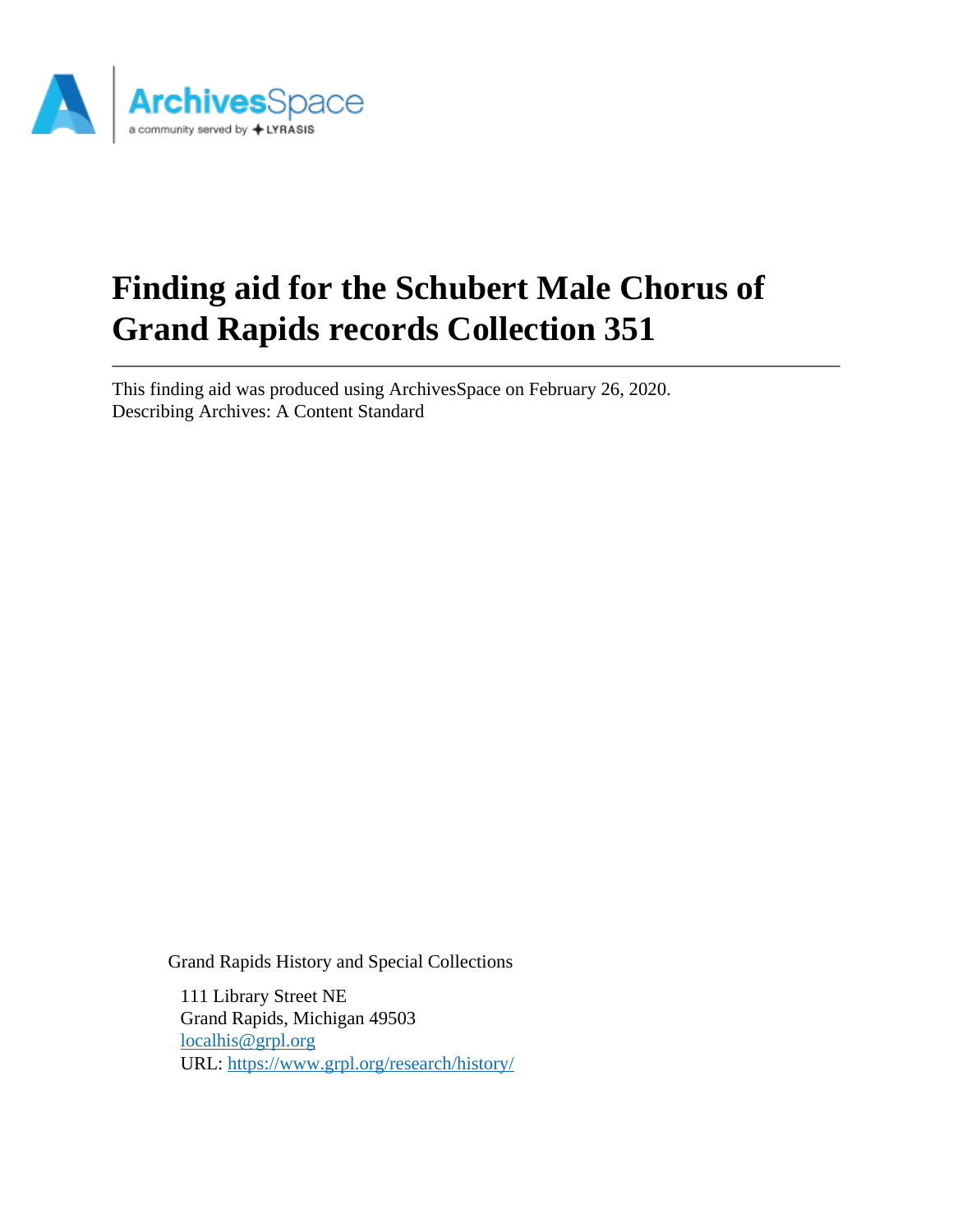# <span id="page-1-0"></span>**Table of Contents**

| Series V. Audio Visual materials | 17 |
|----------------------------------|----|
|                                  |    |
|                                  |    |
|                                  |    |
|                                  |    |
|                                  |    |
|                                  | 20 |
|                                  |    |
|                                  | 21 |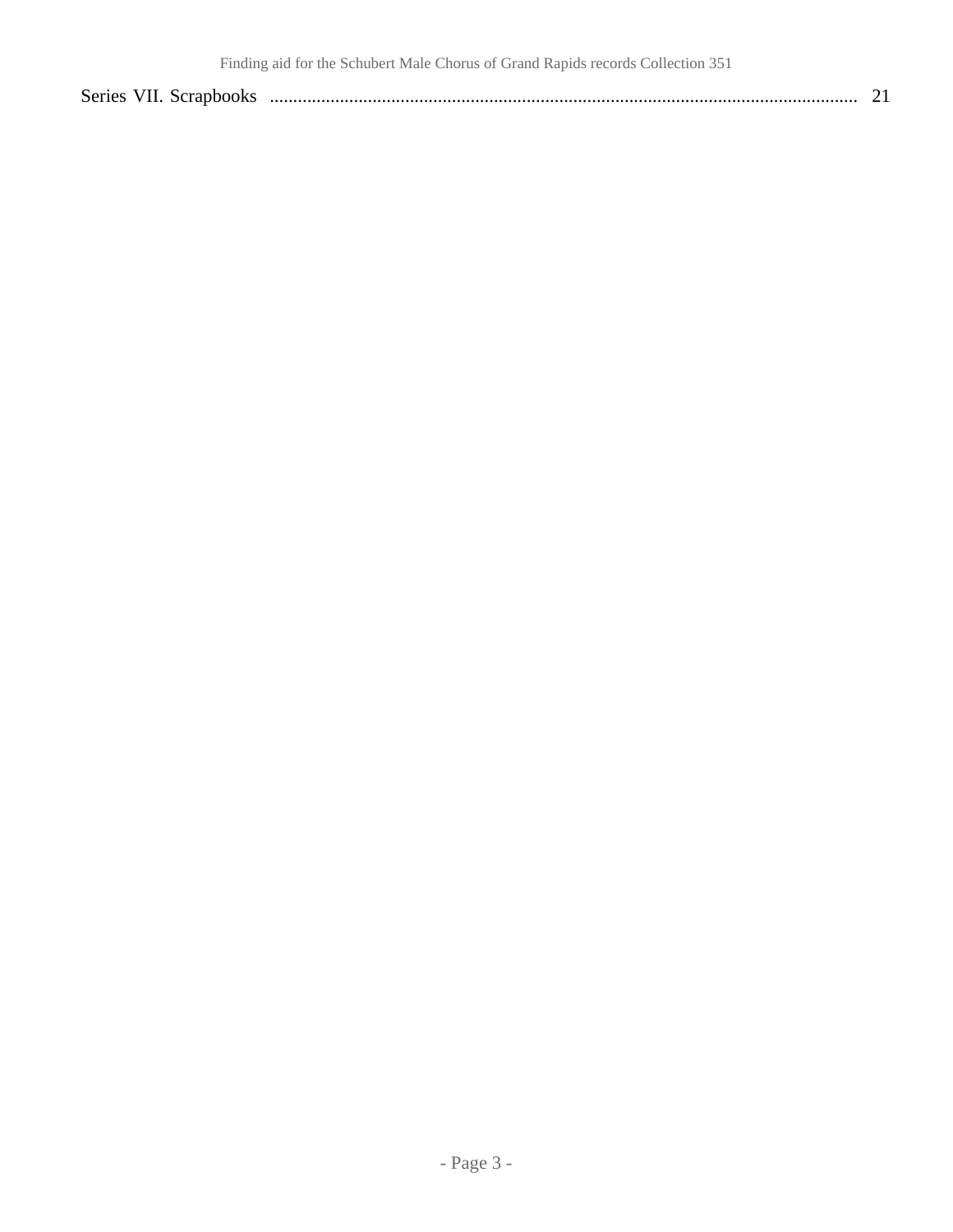## <span id="page-3-0"></span>**Summary Information**

| <b>Repository:</b>                                              | Grand Rapids History and Special Collections                                                                                                                                                                                                                                                                                                                                                                                                                                                                                                                                                                                                                     |  |  |
|-----------------------------------------------------------------|------------------------------------------------------------------------------------------------------------------------------------------------------------------------------------------------------------------------------------------------------------------------------------------------------------------------------------------------------------------------------------------------------------------------------------------------------------------------------------------------------------------------------------------------------------------------------------------------------------------------------------------------------------------|--|--|
| <b>Creator:</b>                                                 | The Schubert Male Chorus of Grand Rapids (Michigan)                                                                                                                                                                                                                                                                                                                                                                                                                                                                                                                                                                                                              |  |  |
| <b>Title:</b>                                                   | Schubert Male Chorus of Grand Rapids records                                                                                                                                                                                                                                                                                                                                                                                                                                                                                                                                                                                                                     |  |  |
| ID:                                                             | Collection 351                                                                                                                                                                                                                                                                                                                                                                                                                                                                                                                                                                                                                                                   |  |  |
| <b>ID</b> [Archivists<br><b>Toolkit</b><br>Database::RESOURCE]: | 357                                                                                                                                                                                                                                                                                                                                                                                                                                                                                                                                                                                                                                                              |  |  |
| Date [inclusive]:                                               | 1883-1887, 1933-2005                                                                                                                                                                                                                                                                                                                                                                                                                                                                                                                                                                                                                                             |  |  |
| <b>Physical Description:</b>                                    | 4 Linear Feet 10 boxes                                                                                                                                                                                                                                                                                                                                                                                                                                                                                                                                                                                                                                           |  |  |
| Language of the<br><b>Material:</b>                             | English                                                                                                                                                                                                                                                                                                                                                                                                                                                                                                                                                                                                                                                          |  |  |
| Abstract:                                                       | The Schubert Male Chorus of Grand Rapids is a male chorus in Grand<br>Rapids, Michigan. Founded in 1883 as the Schubert Club of Grand<br>Rapids, they are considered the oldest independent, continually active<br>male chorus in the United States. A scholarship fund from the Chorus<br>supported future New York Metropolitan Opera baritone Russell<br>Christopher. The group also brought nationally prominent musicians<br>to Grand Rapids, such as Ignace Paderewski, Rise Stevens and the<br>McGuire Sisters. The collections includes biographical and historical<br>information, newsletters, programs and a few photographs and audio<br>recordings. |  |  |

**^** [Return to Table of Contents](#page-1-0)

# <span id="page-3-1"></span>**Biographical / Historical**

The Schubert Club of Grand Rapids, a choral group for men, was founded in Grand Rapids, Michigan in 1883 by Henry C. Post, a 28 year old piano teacher. The groups first concert was performed in June 1884 at the old Fountain Street Baptist Church. The organization was legally incorporated October 6, 1884, with 16 members.

It was Henry Posts' suggestion that the club be named in honor of composer Franz Schubert. Post is said to have been inspired with the idea for the Club by his recollections of men's choruses from his music studies in Europe. But, he was also motivated by the example of his mother and other women who had just founded the St. Cecilia Music Society in Grand Rapids the same year. The Schubert Chorus has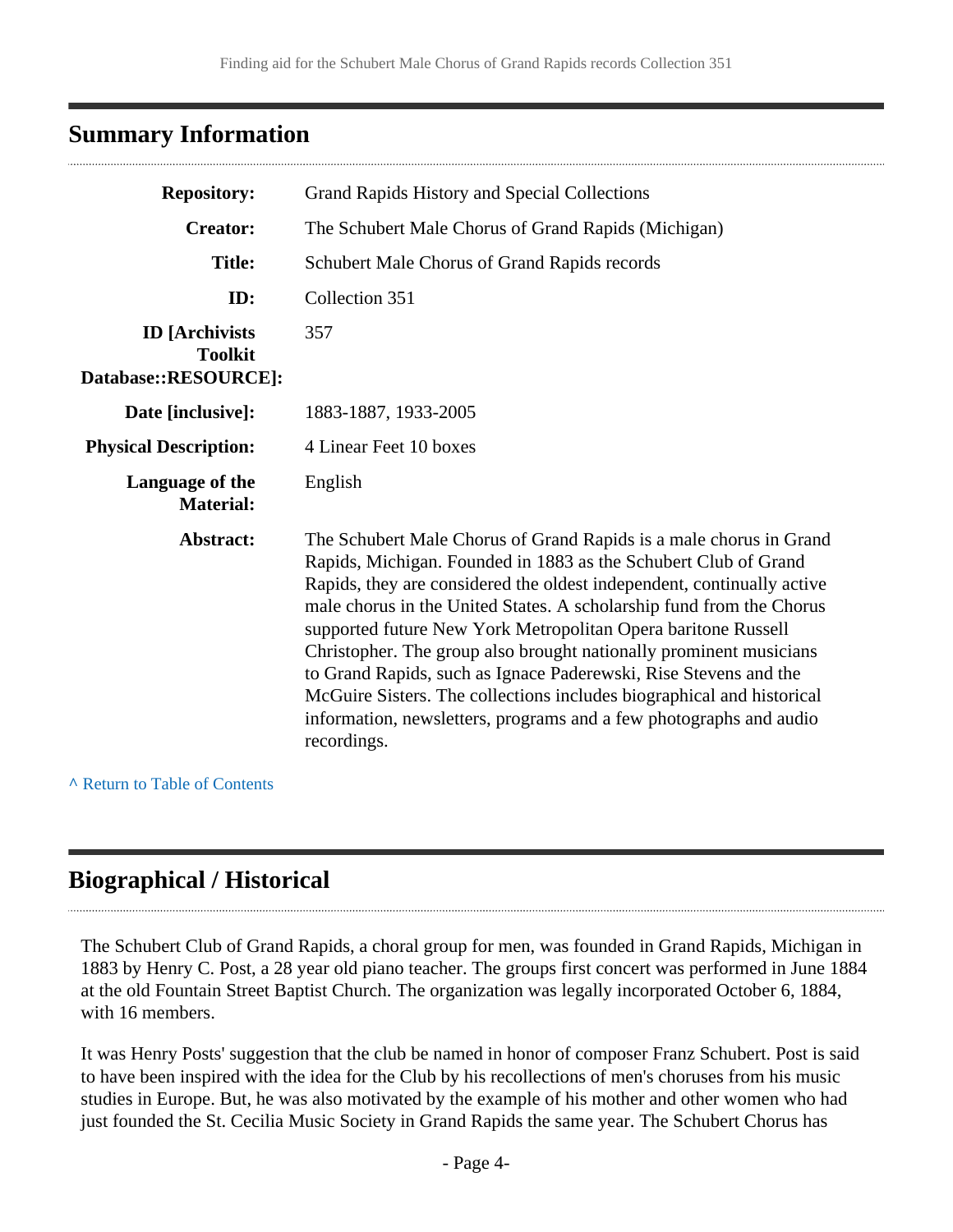continued to have a strong affiliation with St. Cecilia's over the years. Other Schubert choruses for men exist elsewhere in the United States, and many other mens choral groups have long histories. However, the Schubert Male Chorus of Grand Rapids, Michigan is said to be the oldest independent continually active male chorus in the country.

In 1885, the Club sang at the dedication ceremonies for the monument at Division, Monroe and Fulton in Grand Rapids, commemorating the soldiers of the U.S. Civil War. In 2003, the Chorus again performed at the rededication of this same Civil War monument, after its restoration.

In 1888, the Club performed at the dedication of the then new City Hall Building. 81 years later, the Chorus performed at the dedication of another new City Hall.

The Club brought several nationally prominent musicians to Grand Rapids over the years for its performances, including pianist Ignace Paderewski in 1902 and 1905, opera favorite Rise Stevens, and the McGuire Sisters on April 23, 1955.

By 2000, the Chorus had recorded some 7,000 men as members over the years. But it had its ups and downs in membership over the years, building up its support in 1900 to some 600 associate members (not active performers), who provided financial support and were active participants in the annual "stag" banquets each year. From the position as the most important male social event of the year in the early 1900s, Club membership dwindled in the 1920s and early 1930s, but went through a revival in the later 1930s. It was during this time, in 1938, that the Club founded the Junior Schubert Club for teenage boys, which served as a feeder organization for the adult chorus. In 1941 the Club did a 13 week series of coast-to-coast radio broadcasts for the Mutual Broadcasting Network, which brought it national recognition. A scholarship fund was also founded, counting among the recipients Russell Christopher, a 1948 graduate of Union High School, and a baritone who regularly performed at the Metropolitan Opera in New York. With the social changes in the country in the 1960s, however, the Club again reached a new membership low, almost dying out in the 1970s. By the early 1980s, the Chorus had sprung back, with 67 active vocalists and 100 sponsors, in time to celebrate the 100th anniversary of the organization in style.

The Big Sing, the Club's 100th Birthday event, brought a chorus of 1,000 male voices, from many men's choruses which held membership in the American Male Chorus Association. Participants came from across the United States and Canada to converge on the DeVos Hall on April 23, 1983 for the concert. Various proclamations, including one from the Governor, document the International Big Sing Week in Michigan.

Many musicians have led or supported the organization over the years as musical directors, conductors or accompanists. Many of the membership have taken leadership rolls in the management and financial support of the organization over the years, or in documenting the organization's history. The documents in the archives of the organization celebrate their participation.

The November 21, 2005 practice concert honoring the gift of the Club's archives to the City of Grand Rapids as part of the Grand Rapids Public Library Archives, marks a new milestone in the long history of this historical Grand Rapids organization.

This history is derived from historical documents in this collection, and from other sources, including: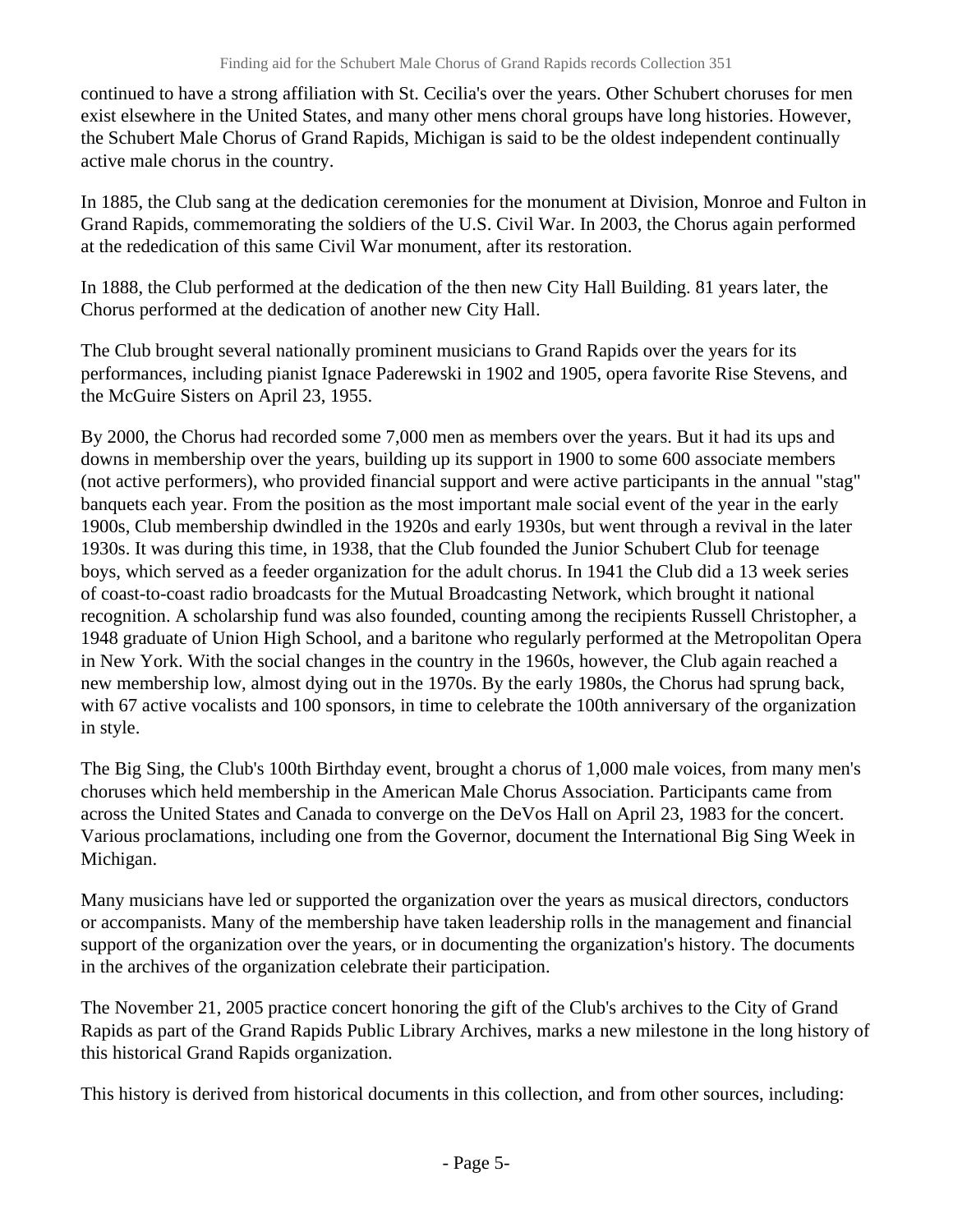"History of the Schubert club of Grand Rapids : 105 Years of Rich Tradition" by James Van Vulpen, was published in the Grand Rapids Press

History of the Club, 1883-1899. [1883-1990 In Schubert Gazette, May 15, 1992.]

**^** [Return to Table of Contents](#page-1-0)

## <span id="page-5-0"></span>**Scope and Contents**

This core collection provides access to original or facsimile documents maintained by the Chorus as of 2005, and provided at this time for the archives at the Grand Rapids Public Library.

There are few items which document the early years of the Club. The bulk of the documents in the collection date from the 1930s to the present. Some of these later items record the earlier history of the organization from 1883 to the present, but the original documents themselves are not included here, although some are found in other collections in the GRPL archives. Programs in the collection, for example, begin in the 1930s. Earlier programs exist in Coll. 235, which documents Paderewski's visits, and that collection also holds documents from the McGuire Sisters visit in 1955. Other Schubert Club related documents in GRPL archival collections may be listed under programs or ephemera, or hidden in scrapbooks.

No sheet music is currently found in the collection. Since most of the music performed is national or international in scope, the music which would be of most interest for addition to the collection are those by Michigan or Grand Rapids composers or performers, or those works commissioned by the Club itself.

A few sound recordings are included of the chorus in performance. These date from primarily from the 1980s to 2004, with one 1968 recording included.

Few of the operational papers of the Club, such as annual reports, minutes, or correspondence, are housed in this archives at this time, and are believed to still reside with the organization as part of their active files.

**^** [Return to Table of Contents](#page-1-0)

# <span id="page-5-1"></span>**Administrative Information**

#### **Publication Statement**

Grand Rapids History and Special Collections

111 Library Street NE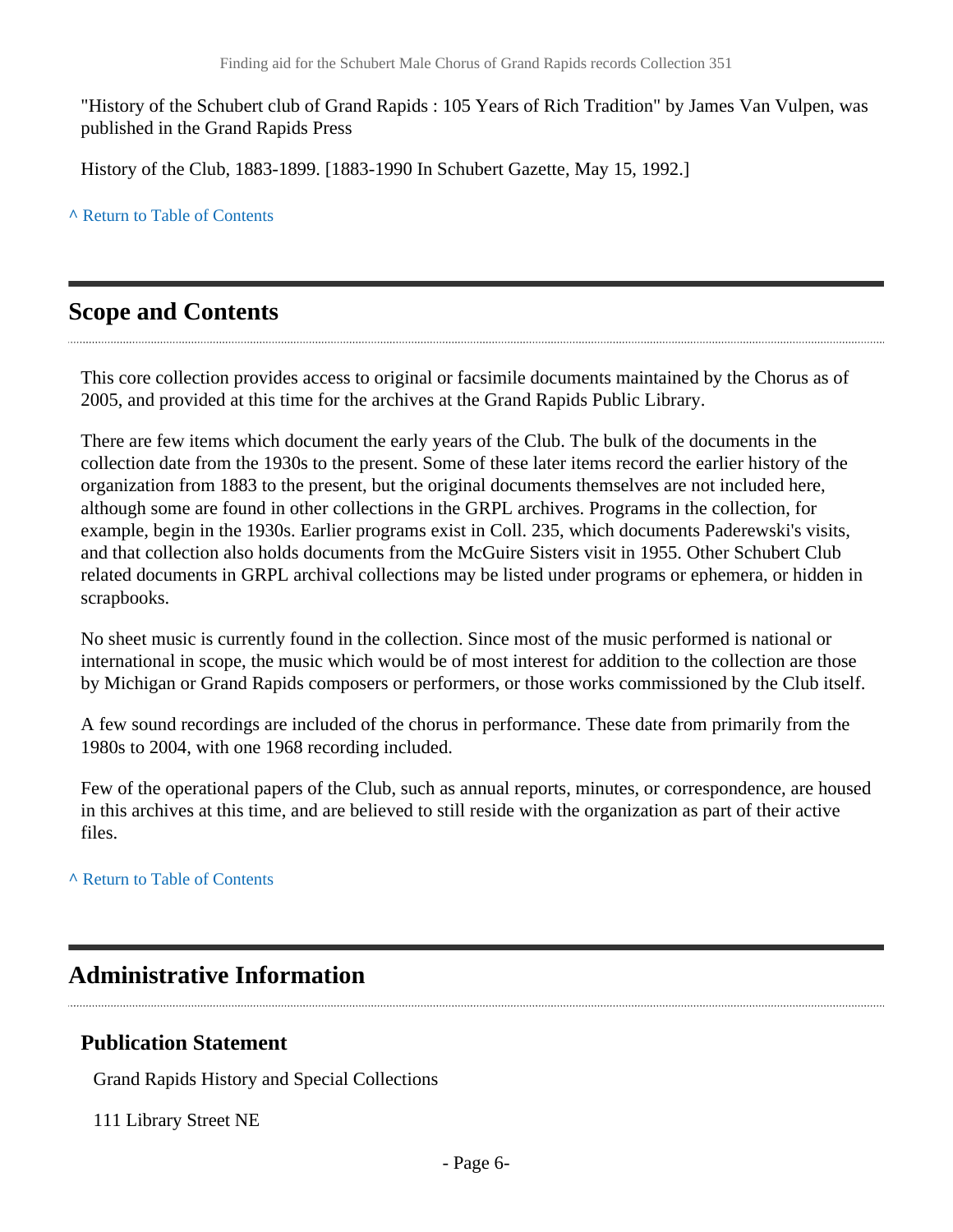Grand Rapids, Michigan 49503 [localhis@grpl.org](mailto:localhis@grpl.org) URL:<https://www.grpl.org/research/history/>

#### **Immediate Source of Acquisition**

The Schubert Male Chorus, Chet Trybus, Historian, et al. Accession numbers 2005.057 and 2005.057a.

**^** [Return to Table of Contents](#page-1-0)

## <span id="page-6-0"></span>**Related Materials**

#### **Related Materials**

Other GRHSC archival collections may contain one or more documents about the Schubert Male Chorus, though they may be hidden in a folder of documents or a general scrapbook. The following collections have information or images on the Schubert Club documented in the finding aid.

Coll. 054, the GRPL Photo Collection contains 3 known images Coll. 059, the Hooper Photo Collection contains images

Coll. 235, the GRPL Michigan & Grand Rapids Michigan Collection contains select programs and images from small or unknown accessions, including programs from Paderewski performances, and images of the McGuire Sisters from 1955.

Coll. 216, the GRPL Ephemera Collection, may include programs. However, most of these are not indexed as this time. Includes a ribbon from the 1939 Michigan Male Chorus Association Annual Sing, for example.

Coll. 239, the GRPL Scrapbook Collection. Some scrapbooks in this collection are more likely than others to contain programs from the club. See staff for assistance in identifying the best selections.

**^** [Return to Table of Contents](#page-1-0)

## <span id="page-6-1"></span>**Controlled Access Headings**

- Musicians -- Michigan -- Grand Rapids
- Men's choirs -- Michigan -- Grand Rapids -- History
- Grand Rapids (Mich.) -- History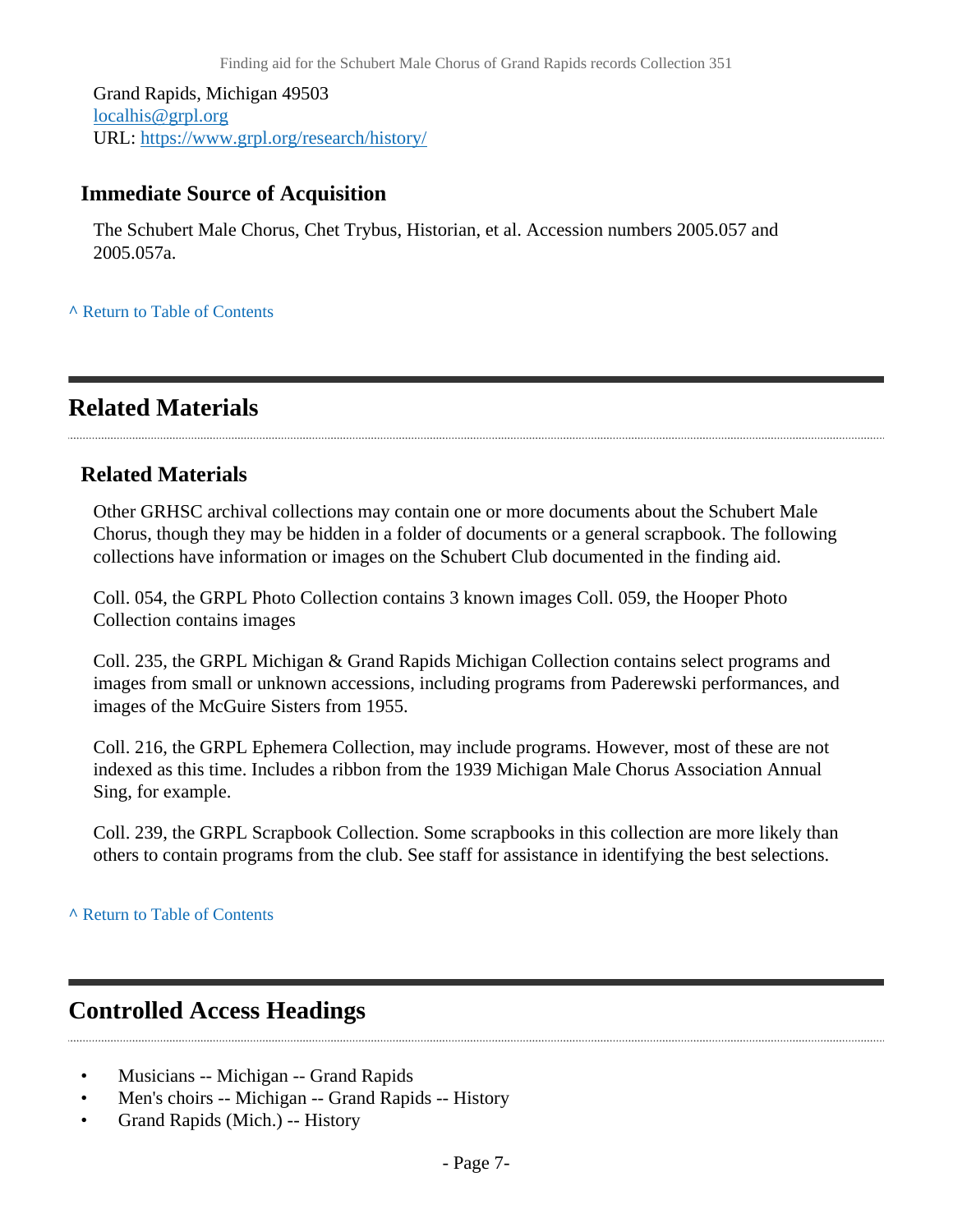- Music -- Societies, etc.
- records (documents)
- The Schubert Club of Grand Rapids (Michigan)

# <span id="page-7-0"></span>**Collection Inventory**

#### <span id="page-7-1"></span>**Series I. Biographical / Historical Information**

#### **Scope and Contents**

Included in this series are general histories of the organization, and documents which describe the history of the organization such as select newspaper clippings, certificates, diplomas & resolutions, and those documents selected by the members for the Time Capsule created in early 2005.

#### <span id="page-7-2"></span>**Histories.**

| <b>Title/Description</b>                                                                                                                          | <b>Instances</b> |          |
|---------------------------------------------------------------------------------------------------------------------------------------------------|------------------|----------|
| The History of the Schubert Club of Grand Rapids: 105 years of<br>rich tradition / by James VanVulpen.                                            | Box 1            | Folder 1 |
| History of the Club, 1883-1899. [1883-1990 In Schubert]<br>Gazette, May 15, 1992. [photocopy] See the Time Capsule for<br>original.               | Box 1            | Folder 1 |
| Schubert Male Chorus Since 1883, The Grand Glee Club Sound<br>Voices, includes list of Board of Directors, Officers and Staff<br>[2020.013], 2019 | Box 1            | Folder 1 |

## <span id="page-7-3"></span>**Historical Clippings**

| <b>Title/Description</b>                                                                                                                                                        | <b>Instances</b> |                     |
|---------------------------------------------------------------------------------------------------------------------------------------------------------------------------------|------------------|---------------------|
| 100 years of fun $\&$ song / by James Van Vulpen. Birthday<br>concert for the Schubert Club. "The Durable Schuberts". Grand<br>Rapids Press. Wonderland. Apr. 17, 1983. pg. 7.  | Box 5            | Folder OVE          |
| Retired Met baritone makes return to Grand Rapids roots / by<br>Jeffrey Kaczmarczyk. GR Press, n.d. Photocopy. RE: Russell<br>Christopher. 1948 Union High School. Scholarship. | Box 1            | Folder <sub>2</sub> |
| Obituary, Edwin "Ned" Zimmerman, Jr. [2020.013], 2019                                                                                                                           | Box 1            | Folder 20           |

## <span id="page-7-4"></span>**Certificates, Diplomas & Resolutions (4)**

| <b>Title/Description</b>                                                                                                                                 | <b>Instances</b> |          |
|----------------------------------------------------------------------------------------------------------------------------------------------------------|------------------|----------|
| 1. Proclamation. Big Sing Week. Mayor Abe L. Drasin.<br>$[1883-1983]$                                                                                    | Box 1            | Folder 3 |
| 2. State of Michigan, Gov. Jame. J. Blanchard. Executive<br>Declaration in Observance of Apr. 23-29, 1983 as International<br>Big Sing Week in Michigan. | Box 1            | Folder 3 |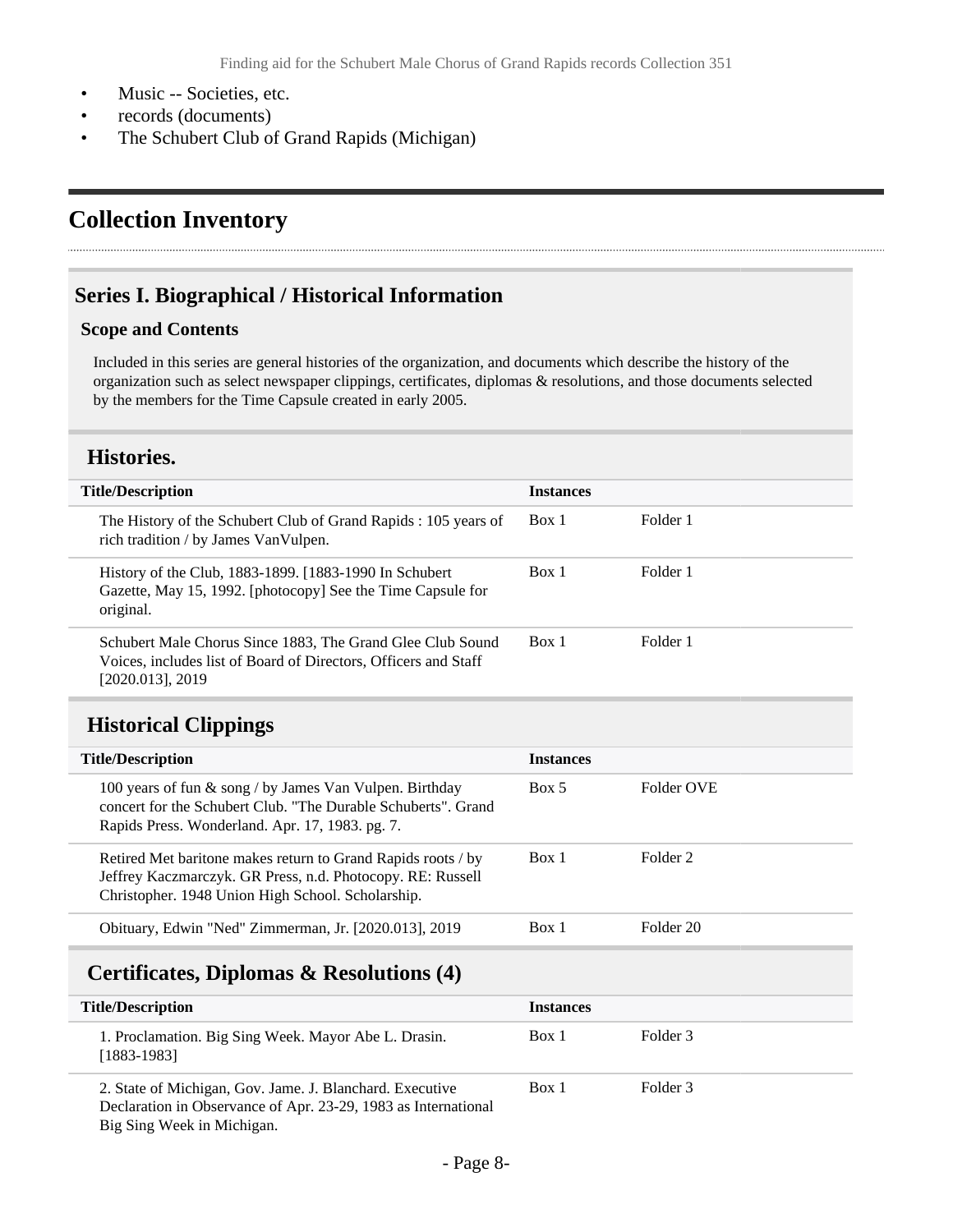<span id="page-8-0"></span>

| 3. State of Michigan. Senate Concurrent Resoluation no.<br>55Commemorating the 100th Anniversary Celebration of<br>the Grand Rapids Schubert Club Male Chorus. c. 1 original in<br>frame. 2005.057B / c. 2 [copy]                                                                                                                                                                                                                                                                                                                                                                                                               | Box 1            | Folder <sub>3</sub> |
|---------------------------------------------------------------------------------------------------------------------------------------------------------------------------------------------------------------------------------------------------------------------------------------------------------------------------------------------------------------------------------------------------------------------------------------------------------------------------------------------------------------------------------------------------------------------------------------------------------------------------------|------------------|---------------------|
| 4. Centennial Chorus certificate of active membership in the<br>Schuberg Club Male Chorus of Grand Rapids, Michigan.<br>Centennial year of 1983. This example given in the name of<br>Richard Bennel. Has gold seal: Schubert Club, Grand Rapids,<br>1883-1983.                                                                                                                                                                                                                                                                                                                                                                 | Box 1            | Folder <sub>3</sub> |
| <b>Miscellaneous</b>                                                                                                                                                                                                                                                                                                                                                                                                                                                                                                                                                                                                            |                  |                     |
| <b>Title/Description</b>                                                                                                                                                                                                                                                                                                                                                                                                                                                                                                                                                                                                        | <b>Instances</b> |                     |
| 1884. Composite of original concert program pages, with an<br>invitation to sing on the back. [photocopy] Mar. 1, 2005 Letter<br>to the Citizens of Grand Rapids 2101. For the time capsule.                                                                                                                                                                                                                                                                                                                                                                                                                                    | Box 1            | Folder <sub>4</sub> |
| <b>Information from Schubert Website</b>                                                                                                                                                                                                                                                                                                                                                                                                                                                                                                                                                                                        | Box 1            |                     |
| <b>Time Capsule</b>                                                                                                                                                                                                                                                                                                                                                                                                                                                                                                                                                                                                             | $Box$ 3          |                     |
| <b>General</b>                                                                                                                                                                                                                                                                                                                                                                                                                                                                                                                                                                                                                  |                  |                     |
| The contents of this Time Capsule box were selected<br>by members in 2005, to represent the history of the<br>organization to those viewing the materials in 2101. It is<br>desired that the Time Capsule be kept in tact. However,<br>some of the individual items placed in the box may be<br>listed separately, as they may be the only copy of a certain<br>key document located within the Club's archival collection<br>as a whole. The Members Handbooks listed below are<br>an example. Also, the bulk of the performance materials<br>provided with the collection, are located within the time<br>capsule box, on CD. |                  |                     |
| Membership information<br>A Return to Table of Contents                                                                                                                                                                                                                                                                                                                                                                                                                                                                                                                                                                         | Box 1            | Folder 19           |
|                                                                                                                                                                                                                                                                                                                                                                                                                                                                                                                                                                                                                                 |                  |                     |

## <span id="page-8-1"></span>**Series II. Documents.**

#### **Scope and Contents**

This series is quite small in this collection at this time, including only representative handbooks, minutes and correspondence which have been included in the Time Capsule prepared by the Chorus to document its history. Other such documents of the organization are believed to still be in the Choruses working archives of the organization.

## <span id="page-8-2"></span>**Correspondence**

| <b>Title/Description</b>      |                                    | <i>Instances</i> |           |
|-------------------------------|------------------------------------|------------------|-----------|
| Miscellaneous Correspondence. |                                    | Box 1            | Folder 18 |
|                               | $\sim$<br>$\overline{\phantom{a}}$ |                  |           |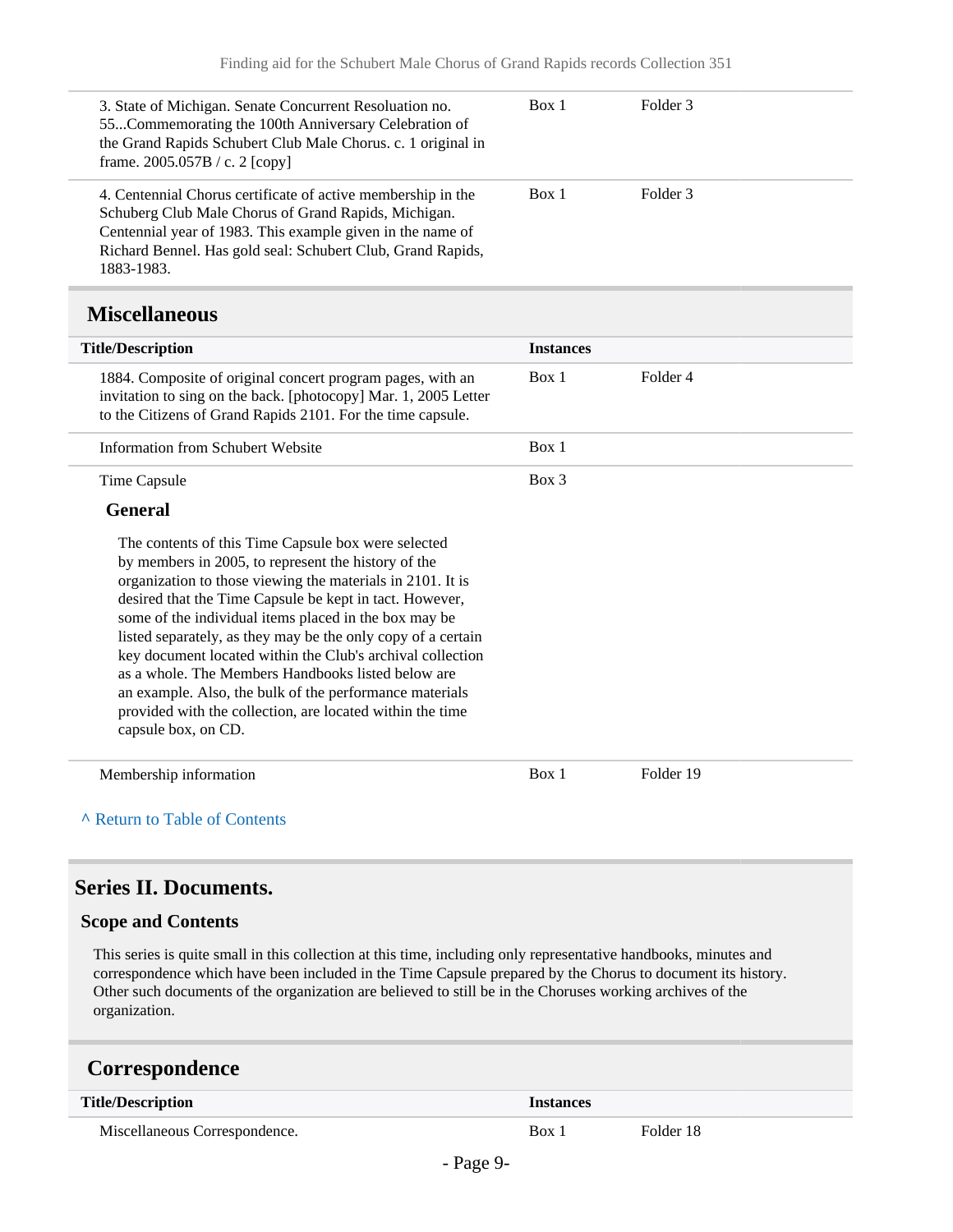<span id="page-9-1"></span><span id="page-9-0"></span>

| <b>Membership</b>                                             |                  |          |
|---------------------------------------------------------------|------------------|----------|
| <b>Title/Description</b>                                      | <b>Instances</b> |          |
| Member's Handbook 2002/2003. n.d. [early ivory colored cover] | $Box$ 3          |          |
| <b>Minutes</b>                                                |                  |          |
|                                                               |                  |          |
| <b>Title/Description</b>                                      | <b>Instances</b> |          |
| Associated Male Choruses of America, Inc.                     | Box 1            | Folder 5 |

#### **^** [Return to Table of Contents](#page-1-0)

## <span id="page-9-2"></span>**Series III. Publications.**

#### **Scope and Contents**

Included in the publications series are primarily the newsletters published by the organization, including Voice : the official newsletter of the Schubert Male Chorus of Grand Rapids.

#### <span id="page-9-3"></span>**Periodicals**

| <b>Title/Description</b>                                                                                                      | <b>Instances</b> |                     |
|-------------------------------------------------------------------------------------------------------------------------------|------------------|---------------------|
| Voice : the official newsletter of the Schubert Male Chorus of<br>Grand Rapids. Voices or Schubert Voices Newsletters.        | $Box$ 3          |                     |
| <b>General</b>                                                                                                                |                  |                     |
| Paper versions of this publication are found in the Time<br>Capsule box, and also on CD in the same box. Dec. 1997<br>to 2005 |                  |                     |
| Voices, The Official Newsletter of the Schubert Male Chorus of<br>Grand Rapids 2003-2005, 2019                                | Box 1            | Folder 6            |
| <b>Associated Male Choruses of America, Inc. Newsletter.</b>                                                                  |                  |                     |
| <b>Title/Description</b>                                                                                                      | <b>Instances</b> |                     |
| v. 1, no. 2. Mar. 1977 (2)                                                                                                    | Box 1            | Folder <sub>7</sub> |
| v. 1, no. 3, Apr. 1977                                                                                                        | Box 1            | Folder <sub>7</sub> |
| v. 1, no. 4, May 1977                                                                                                         | Box 1            | Folder 7            |
| v. 1, no. 5, June/July [1977]                                                                                                 | Box 1            | Folder <sub>7</sub> |

<span id="page-9-4"></span>v. 1, no. 6, Aug./Sept. [1977] Box 1 Folder 7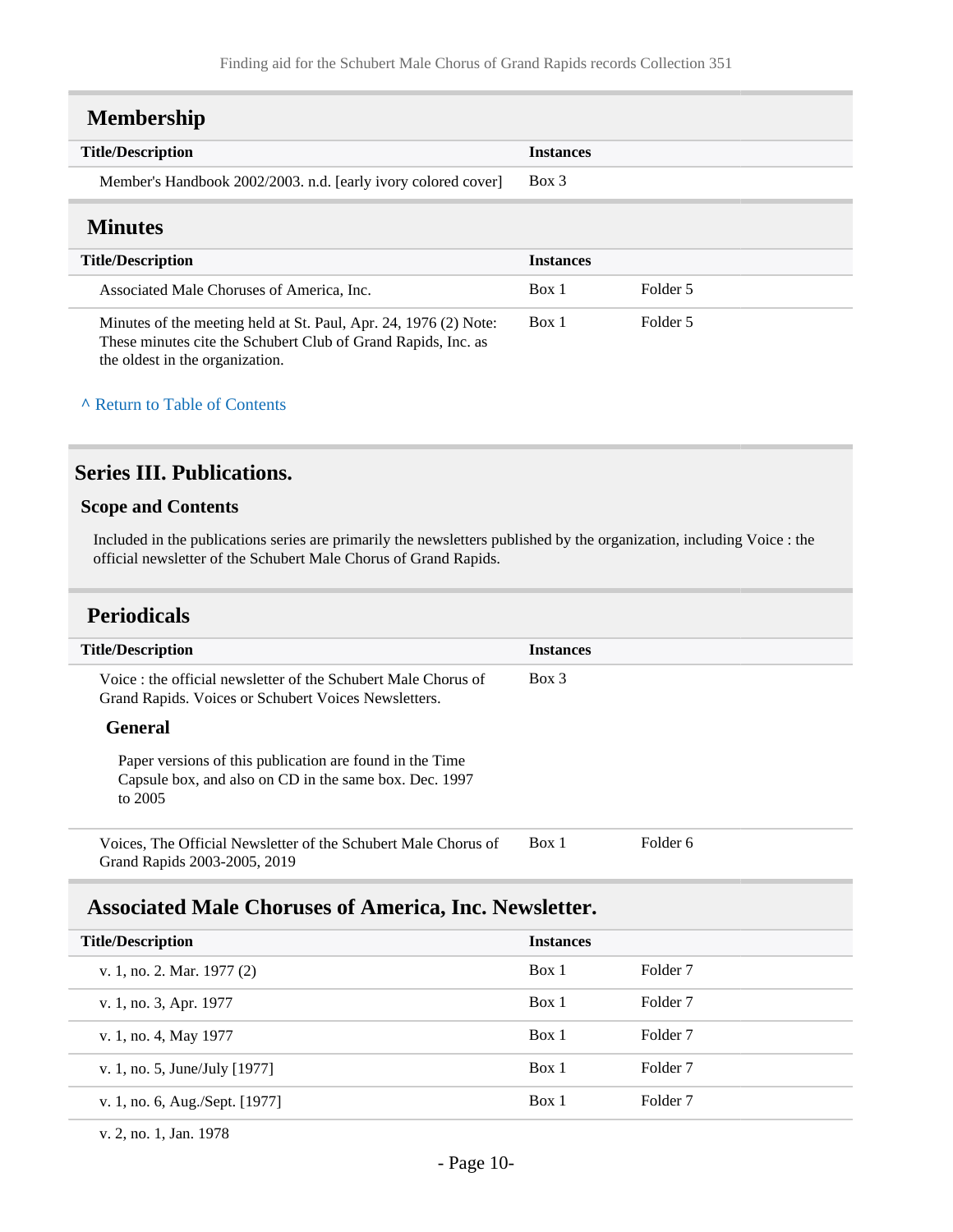|                              | Box 1 | Folder 7            |
|------------------------------|-------|---------------------|
| v. 2, no. 2, Mar.-Apr. 1978  | Box 1 | Folder <sub>7</sub> |
| v. 2, no. 3, May-June 1978   | Box 1 | Folder <sub>7</sub> |
| v. 2, no. 4, July-Aug. 1978  | Box 1 | Folder 7            |
| v. 2, no. 5, Sept.-Oct. 1978 | Box 1 | Folder <sub>7</sub> |
| v. 2, no. 6, Nov.-Dec. 1978  | Box 1 | Folder <sub>7</sub> |

# <span id="page-10-0"></span>**The Chorister : newsletter of the Associated Male Choruses of America, Inc.**

| <b>Title/Description</b>                                                             | <b>Instances</b> |                     |
|--------------------------------------------------------------------------------------|------------------|---------------------|
| v. 3, Nos. 1, 2, 3, 4(2), 5, 6(2), 1979.                                             | Box 1            | Folder <sub>8</sub> |
| v. 4, nos. 1-2, 4, 6-7, Jan.-Dec. 1980.                                              | Box 1            | Folder 9            |
| 1980/1981 AMCA Scholarship Winners issue                                             | Box 1            | Folder 9            |
| v. 5, nos. 1-5, Jan.-May 1981. Note: Nos. 2-5 for 1981<br>incorrectly marked as v.3. | Box 1            | Folder 9            |
| v. 5, nos. 6-9, Sept.-Dec. 1981.                                                     | Box 1            | Folder 9            |
| v. 6, nos. 3-5, Mar.-May, 1982                                                       | Box 1            | Folder 9            |
| v. 6, nos. 6-9, Sept.-Dec. 1982                                                      | Box 1            | Folder 9            |
| v. 7, nos. 1-5, Jan.-May, 1983                                                       | Box 1            | Folder 9            |
| v. 7, nos. 6, 8-9, Sept.-Dec. 1983                                                   | Box 1            | Folder 9            |
| 1983/1984 AMCA Scholarship Winners [Oct. 1983?]                                      | Box 1            | Folder 9            |
| v. 8, nos. 1-4(2), Jan.-Apr. 1984                                                    | Box 1            | Folder 9            |
| v. 8, no. [5], May 1984 [originally marked as no. 6]                                 | Box 1            | Folder 9            |
| v. 8, nos. 6-7, Sept.-Oct. 1984.                                                     | Box 1            | Folder 9            |
| v. 9, nos. 2-3, Feb. & Mar. 1985                                                     | Box 1            | Folder 10           |
| v. 9, nos. 6-[9], Sept.-Dec. 1985 [No. 9 originally marked as no.<br>8]              | Box 1            | Folder 10           |
| Undated News Bulletin. "Spring unlocks the flowers "                                 | Box 1            | Folder 10           |
| v. 10, nos. 1-5, Jan.-Apr. 1986 [No. 4 originals marked as no. 3]                    | Box 1            | Folder 10           |
| v. 10, nos. 7-9, Oct.-Dec. 1986.                                                     | Box 1            | Folder 10           |
| Undated issue. "Sometimes older is better "                                          | Box 1            | Folder 10           |
| v. 11, nos. 1-2, 4-5, Jan.-Feb., Apr.-May, 1987                                      | Box 1            | Folder 10           |
| v. 11, nos. 7-9, Oct.-Dec. 1987                                                      | Box 1            | Folder 10           |
| v. 12, nos. 1-5, Jan.-May, 1988. [no. 5, originally marked as 4]                     | Box 1            | Folder 10           |
| v. 12, nos. 6, 8-9, Sept., Nov.-Dec. 1988                                            | Box 1            | Folder 10           |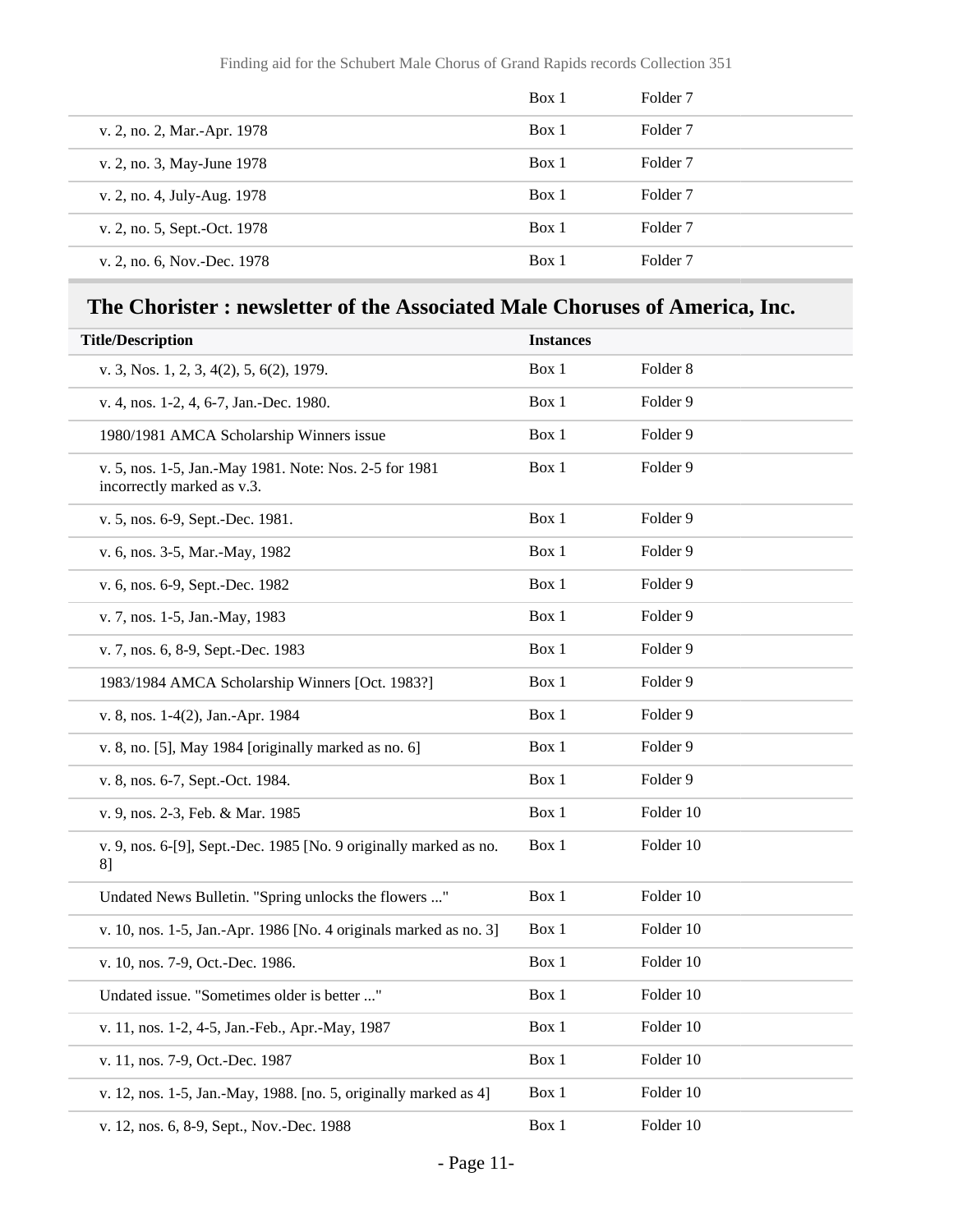| v. 13, nos. 1-2, Jan.-Feb. 1989 | Box 1 | Folder 10 |
|---------------------------------|-------|-----------|
| v. 13, no. 5, May 1989          | Box 1 | Folder 10 |
| v. 13, no. 6-8, Sept.-Nov. 1989 | Box 1 | Folder 10 |
| v. 14, nos. 2-5, Feb.-May 1990  | Box 1 | Folder 11 |
| v. 14, no. 6 (2), Sept. 1990    | Box 1 | Folder 11 |
| v. 14, nos. 7-9, Oct.-Dec. 1990 | Box 1 | Folder 11 |

## <span id="page-11-0"></span>**Ephemera**

| <b>Title/Description</b>                                                                                                                       | <b>Instances</b> |
|------------------------------------------------------------------------------------------------------------------------------------------------|------------------|
| 1. Tickets 674 & 675, Schubert Christmas Carousel. Dec. 10,<br>1999. (2)                                                                       | Box 2.5          |
| 2. Flyer. The Bijou Orchestra. Feb. 23, 2005.                                                                                                  | Box 2.5          |
| 3. Flyer. Kaleidoscope : a may choral festival  May 17, [year?]                                                                                | Box 2.5          |
| 4. 100 Voice AMC of A Male Chorus  Grand Rapids, 1983.<br>"This Gigantic Chorus at the new De Vos Hall in the Grand"<br>Center, Apr. 23, 1983" | Box 2.5          |
| 5. A Century of Songs. AMCA Big Sing,  Grand Rapids<br>Schubert Club Male Chorus, on its 100th Anniversary,<br>1883-1983.                      | Box 2.5          |

#### **^** [Return to Table of Contents](#page-1-0)

## <span id="page-11-1"></span>**Series IV. Programs.**

#### **Scope and Contents**

Forming one of the larger series in this collection, some programs documenting the Clubs performances are found here from 1933 to 2004.

## <span id="page-11-2"></span>**Schubert Club**

| <b>Title/Description</b>                                                                                                                                                                | <b>Instances</b> |           |
|-----------------------------------------------------------------------------------------------------------------------------------------------------------------------------------------|------------------|-----------|
| Early programs. First Grand Concert, given by the St. Cecilia<br>Society, and the Schubert Club, at Powers' Opera House, Mar. 1,<br>1886. + Envelop from donor, Richard J. Quinn, 1983. | Box 1            | Folder 12 |

## **1930-1939**

| <b>Title/Description</b>                                                                                                                                                                                  | <b>Instances</b> |           |
|-----------------------------------------------------------------------------------------------------------------------------------------------------------------------------------------------------------|------------------|-----------|
| Feb. 22, 1933. New Civic Auditorium. Centerfold is a<br>composition of individual portrait photos of members,<br>1932-1933, 50th Anniversary year. by Noble Studios. Each<br>image is identified by name. | Box 1            | Folder 13 |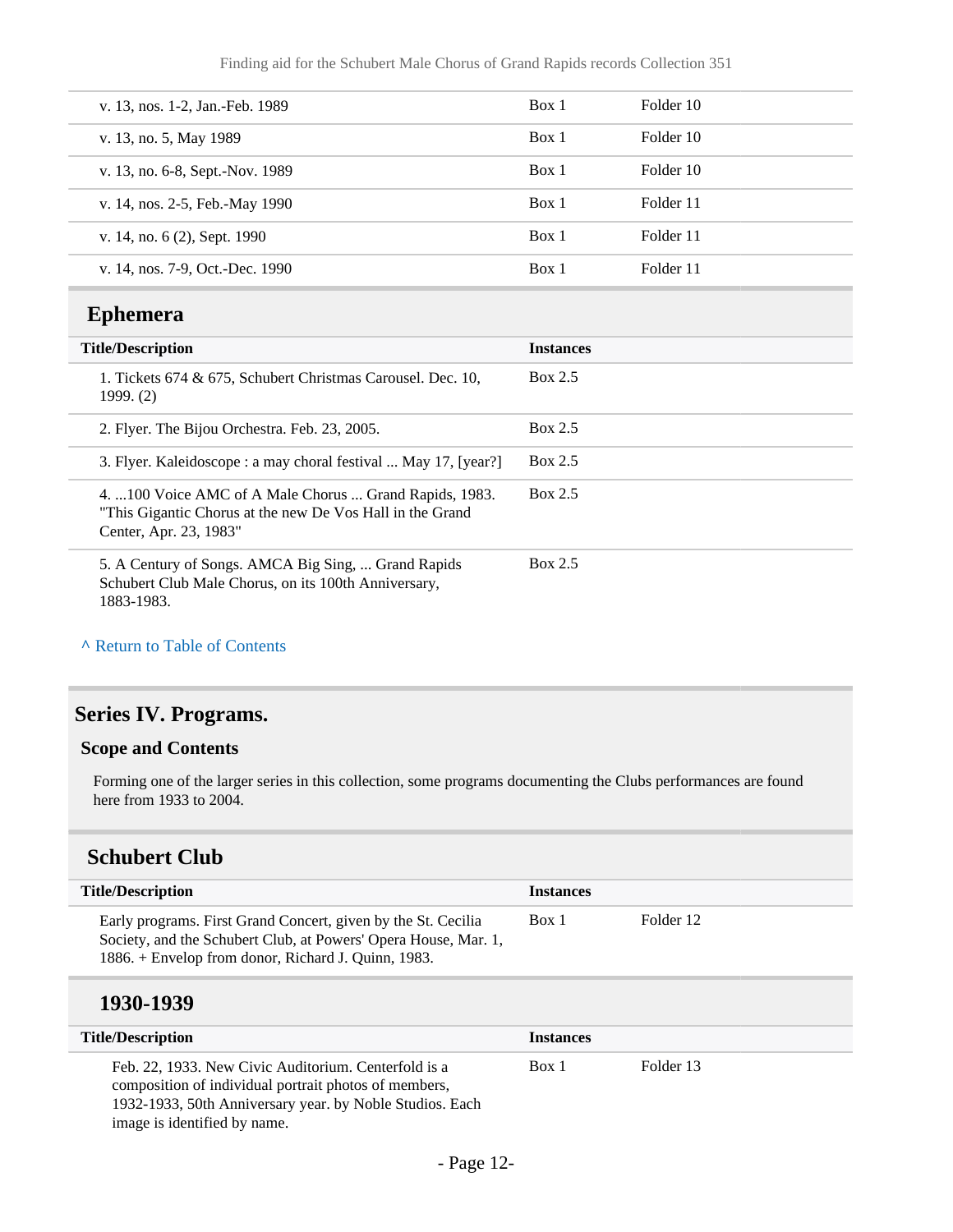| 1940-1944                                                                                                                                                                                                                                               |                  |           |
|---------------------------------------------------------------------------------------------------------------------------------------------------------------------------------------------------------------------------------------------------------|------------------|-----------|
| <b>Title/Description</b>                                                                                                                                                                                                                                | <b>Instances</b> |           |
| 60th Season, 1943                                                                                                                                                                                                                                       | Box 1            | Folder 14 |
| 62nd Season, 1945                                                                                                                                                                                                                                       | Box 1            | Folder 14 |
| 1945-1949                                                                                                                                                                                                                                               |                  |           |
| <b>Title/Description</b>                                                                                                                                                                                                                                | <b>Instances</b> |           |
| 63rd Annual, 1946                                                                                                                                                                                                                                       | Box 1            | Folder 15 |
| 65th Annual, 1948 (2 original, plus photocopy)                                                                                                                                                                                                          | Box 1            | Folder 15 |
| 66th Annual, 1949                                                                                                                                                                                                                                       | Box 1            | Folder 15 |
| 1950-1954                                                                                                                                                                                                                                               |                  |           |
| <b>Title/Description</b>                                                                                                                                                                                                                                | <b>Instances</b> |           |
| 67th Annual, 1950                                                                                                                                                                                                                                       | Box 1            | Folder 16 |
| 68th Annual, 1951                                                                                                                                                                                                                                       | Box 1            | Folder 16 |
| 70th Annual, 1953                                                                                                                                                                                                                                       | Box 1            | Folder 16 |
| 71st Annual, 1954                                                                                                                                                                                                                                       | Box 1            | Folder 16 |
| 1955-1959                                                                                                                                                                                                                                               |                  |           |
| <b>Title/Description</b>                                                                                                                                                                                                                                | <b>Instances</b> |           |
| 72nd Annual, 1955                                                                                                                                                                                                                                       | Box 1            | Folder 17 |
| 73rd Annual, 1956                                                                                                                                                                                                                                       | Box 1            | Folder 17 |
| 74th Annual, 1957                                                                                                                                                                                                                                       | Box 1            | Folder 17 |
| 75th Annual, 1958. Diamond Anniversary program.<br>Centerfold image "Through the years  1883-1958". Includes<br>group images, such as the original Schubert Club of 1883,<br>and soloists and speciality acts, such as Rise Stevens or the<br>Mariners. | Box 1            | Folder 17 |
| 76th Annual, 1959                                                                                                                                                                                                                                       | Box 1            | Folder 17 |
| 1960-1964                                                                                                                                                                                                                                               |                  |           |
| <b>Title/Description</b>                                                                                                                                                                                                                                | <b>Instances</b> |           |
| 77th Annual, 1960                                                                                                                                                                                                                                       | Box 2            | Folder 1  |
| 78th Annual, 1961                                                                                                                                                                                                                                       | Box 2            | Folder 1  |
| 79th Annual, 1962                                                                                                                                                                                                                                       | Box 2            | Folder 1  |
| 80th Annual, 1963                                                                                                                                                                                                                                       | Box 2            | Folder 1  |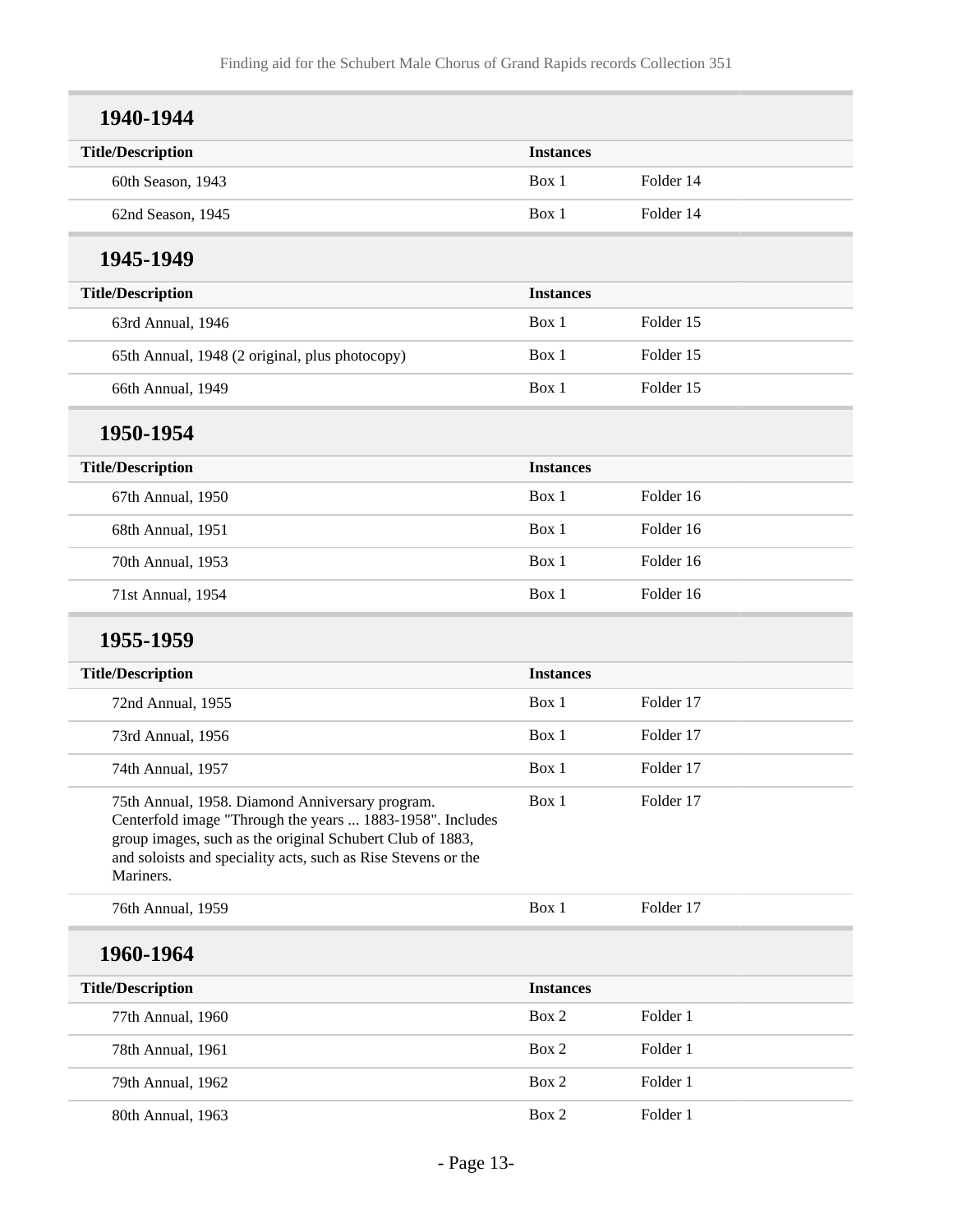| 81st Annual, 1964                                                                                                                                                                                                                                                                                           | Box 2            | Folder 1            |
|-------------------------------------------------------------------------------------------------------------------------------------------------------------------------------------------------------------------------------------------------------------------------------------------------------------|------------------|---------------------|
| 1965-1969                                                                                                                                                                                                                                                                                                   |                  |                     |
| <b>Title/Description</b>                                                                                                                                                                                                                                                                                    | <b>Instances</b> |                     |
| 83rd Annual Concert 1966                                                                                                                                                                                                                                                                                    | Box 2            | Folder <sub>2</sub> |
| 84th Annual Concert 1967                                                                                                                                                                                                                                                                                    | Box 2            | Folder <sub>2</sub> |
| 85th Annual Concert 1968                                                                                                                                                                                                                                                                                    | Box 2            | Folder <sub>2</sub> |
| 86th Annual Concert 1969                                                                                                                                                                                                                                                                                    | Box 2            | Folder <sub>2</sub> |
| 1970-1974                                                                                                                                                                                                                                                                                                   |                  |                     |
| <b>Title/Description</b>                                                                                                                                                                                                                                                                                    | <b>Instances</b> |                     |
| [ca. 1970] The Rhythm of Life. Cover by B.A.B. Program<br>includes a brief history, images of members and officers, a<br>list of past presidents, a lists of sponsors and patrons, and<br>advertising. Pg. 10 has information on "The Shades of Blue", a<br>student group from Grand Rapids Junior College. | Box 2            | Folder 3            |
| Associated Male Choruses of America present the Great Lakes<br>Conference "Big Sing", at the Brantford and District Civic<br>Center, Brantford, Ontario. April 28th, 1973. Grand Rapids<br>Schubert Club participated.                                                                                      | Box 2            | Folder <sub>3</sub> |
| 88th Annual, 1971                                                                                                                                                                                                                                                                                           | Box 2            | Folder 3            |
| 89th Annual, 1972                                                                                                                                                                                                                                                                                           | Box 2            | Folder 3            |
| 90th Annual, 1973                                                                                                                                                                                                                                                                                           | Box 2            | Folder 3            |
| 91st Annual, 1974                                                                                                                                                                                                                                                                                           | Box 2            | Folder 3            |
| 1975-1979                                                                                                                                                                                                                                                                                                   |                  |                     |
| <b>Title/Description</b>                                                                                                                                                                                                                                                                                    | <b>Instances</b> |                     |
| 92nd Annual, 1975                                                                                                                                                                                                                                                                                           | Box 2            | Folder 4            |
| 93rd Annual, [1976] Voices of Freedom, featuring the<br>Schubert Club  [and others].                                                                                                                                                                                                                        | Box 2            | Folder 4            |
| 94th Annual, [1977] Musical Memories. The Schubert<br>Club,  [and others]                                                                                                                                                                                                                                   | Box 2            | Folder 4            |
| 95th Annual, [1978]                                                                                                                                                                                                                                                                                         | Box 2            | Folder 4            |
| 96th Annual [1979]                                                                                                                                                                                                                                                                                          | Box 2            | Folder 4            |
| 1980-1984                                                                                                                                                                                                                                                                                                   |                  |                     |
| <b>Title/Description</b>                                                                                                                                                                                                                                                                                    | <b>Instances</b> |                     |
| 97th Annual, [1980]                                                                                                                                                                                                                                                                                         | Box 2            | Folder 5            |

98th Annual, [1981]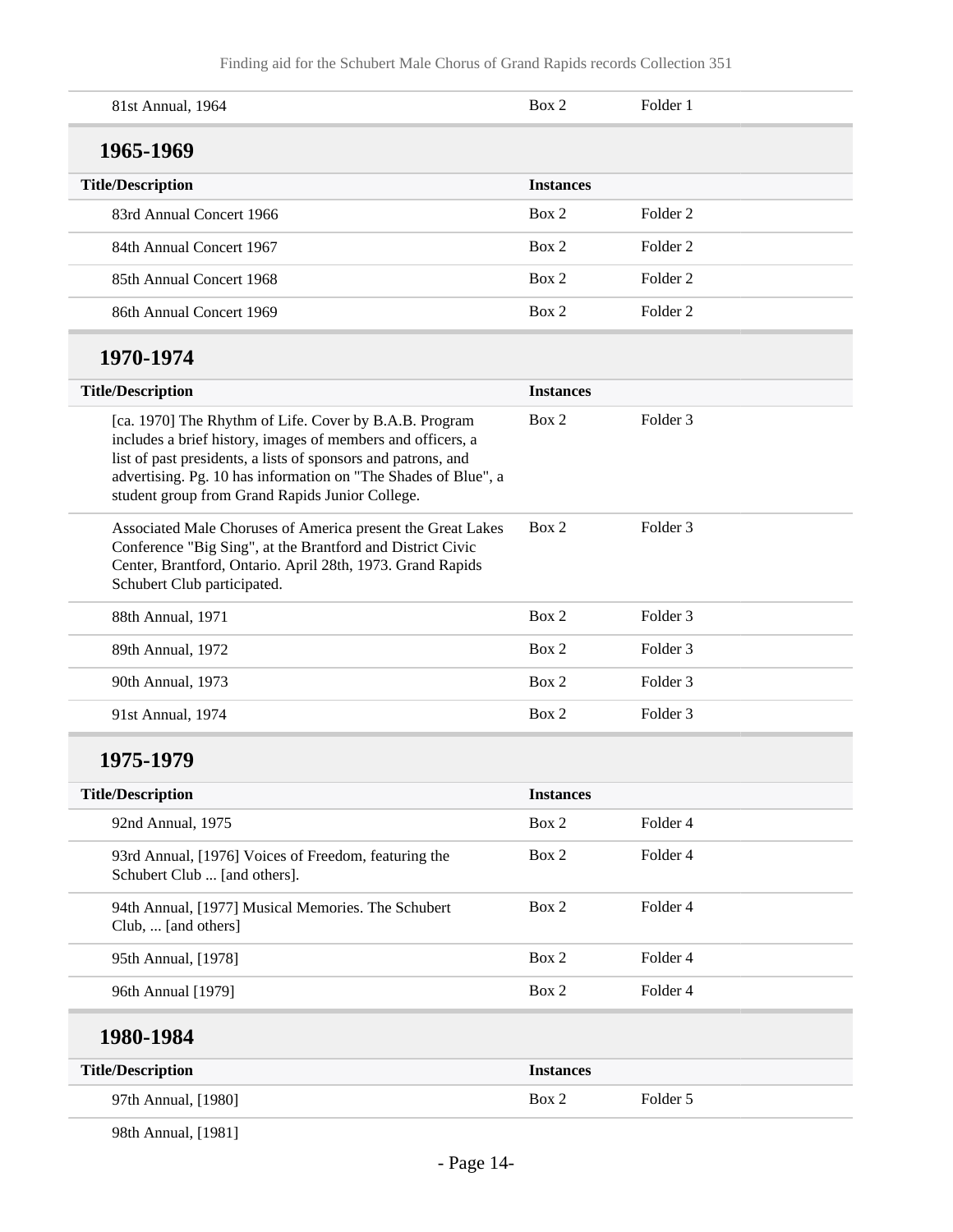|                                                                                                                                                                                                                                                                                                                                                                  | Box 2            | Folder 5            |  |
|------------------------------------------------------------------------------------------------------------------------------------------------------------------------------------------------------------------------------------------------------------------------------------------------------------------------------------------------------------------|------------------|---------------------|--|
| 99th Annual, 1982. "Wonderful Night."                                                                                                                                                                                                                                                                                                                            | Box 2            | Folder 5            |  |
| 1983. A Century of Song, International Big Sing. Associated<br>Male Choruses of America. Hosted by the Grand Rapids<br>Schubert Club Male Chorus. Centerfold is a composite<br>of individual portrait photos of members, with name<br>identifications. Meyers Studio.                                                                                            | Box 2            | Folder 5            |  |
| 1984 State Sing. Wharton Center for the Performing Arts,<br>Lansing. Greater Lansing Orpheus Male Chorus hosts the<br>Michigan Male Chorus Association. 56th Annual.                                                                                                                                                                                             | Box 2            | Folder 5            |  |
| 1985-1989                                                                                                                                                                                                                                                                                                                                                        |                  |                     |  |
| <b>Title/Description</b>                                                                                                                                                                                                                                                                                                                                         | <b>Instances</b> |                     |  |
| 1985. Spring Concert.                                                                                                                                                                                                                                                                                                                                            | Box 2            | Folder <sub>6</sub> |  |
| 1986. Spring Concert.                                                                                                                                                                                                                                                                                                                                            | Box 2            | Folder <sub>6</sub> |  |
| 1986. A Grand Christmas Concert, with the University of<br>Michigan Men's Glee Club.                                                                                                                                                                                                                                                                             | Box 2            | Folder <sub>6</sub> |  |
| 1987. Spring Concert.                                                                                                                                                                                                                                                                                                                                            | Box 2            | Folder <sub>6</sub> |  |
| 1988. Grand Rapids Schubert Club Male Chorus and WOOD<br>Radio present Kaleidoscope: a may choral festival. May 17,<br>1988, DeVos Hall. (2 copies) Performing groups included:<br>Bethel Pentecostal Church, Grand Rapids Schubert Club,<br>Wyoming Civic Chorus, Polish Heritage Society Choirs,<br>Sweet Adelines, Great Lakes Chorus, Praise Gathering Choir | Box 2            | Folder <sub>6</sub> |  |
| 1988. 106 Years of Song.                                                                                                                                                                                                                                                                                                                                         | Box 2            | Folder <sub>6</sub> |  |
| 1988. International Big Sing                                                                                                                                                                                                                                                                                                                                     | Box 2            | Folder <sub>6</sub> |  |
| 1989. Welcome to 1989 State Sing.                                                                                                                                                                                                                                                                                                                                | Box 2            | Folder <sub>6</sub> |  |
| 1990-1994                                                                                                                                                                                                                                                                                                                                                        |                  |                     |  |
| <b>Title/Description</b>                                                                                                                                                                                                                                                                                                                                         | <b>Instances</b> |                     |  |
| 1990. Grand Rapids Schubert Male Chorus presents<br>Kaleidoscope III.                                                                                                                                                                                                                                                                                            | Box 2            | Folder <sub>7</sub> |  |
| 1990. Grand Rapids Schubert Male Chorus presents the<br>Michigan Male Chorus Association 1990 State Sing.                                                                                                                                                                                                                                                        | Box 2            | Folder <sub>7</sub> |  |
| 1990/1991 St. Cecilia Music Society Program. Has sketch of<br>Charles and Stella Royce, Patrons, and Nancy Cuncannan,<br>Tenant Service, on a page near the back of the program<br>booklet. Including:                                                                                                                                                           | Box 2            | Folder <sub>7</sub> |  |
| Grand Rapids Chamber Winds and Grand Rapids Schubert                                                                                                                                                                                                                                                                                                             | Box 2            | Folder <sub>7</sub> |  |

Male Chorus Concert, Dec. 15.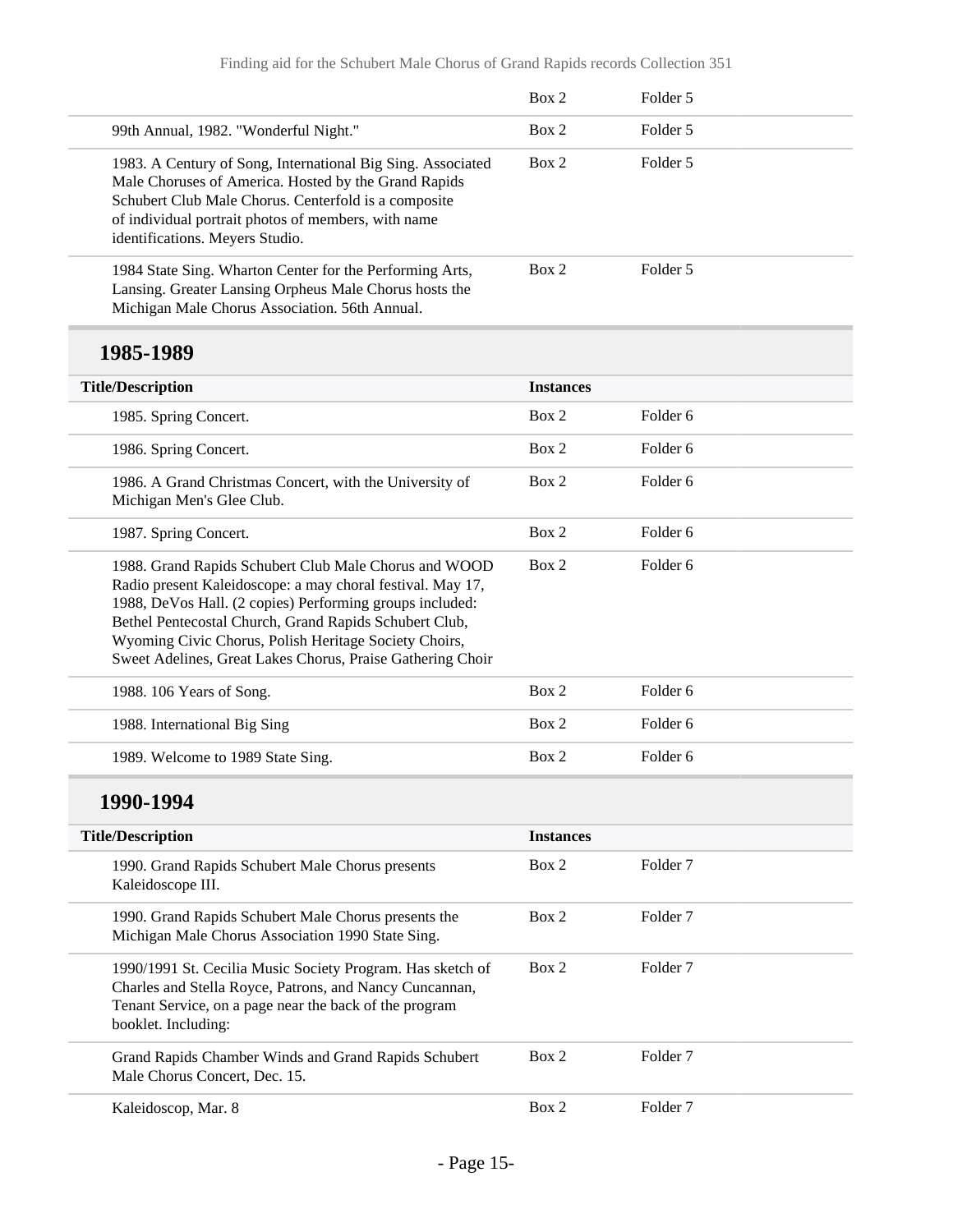1991/1992 St. Cecilia Music Society Program booklet. Includes: Schubert Male Chorus, Dec. 7. 1991; Schubert Male Chorus, Kaleidoscape. Mar. 14, 1992; Schubert Male Chorus, May 15, 1992 2 Box 2 Folder 7

#### **1995-1999**

| <b>Title/Description</b>                                                                                               | <b>Instances</b> |          |
|------------------------------------------------------------------------------------------------------------------------|------------------|----------|
| 1995/1996 Program.                                                                                                     | Box 2            | Folder 8 |
| Spring Program 1997. Legends in Song                                                                                   | Box 2            | Folder 8 |
| An International Christmas, Dec. 1997                                                                                  | Box 2            | Folder 8 |
| Apr. 1999. The Schubert Male Chorus presents the Royce<br>Concert Series "Just Plain Folks". Folk Songs for Every Day. | Box 2            | Folder 8 |
| Dec. 1999. Schubert Christmas Carousel.                                                                                | Box 2            | Folder 8 |

## **2000-2004**

| <b>Title/Description</b>                                                                                                   | <b>Instances</b> |           |
|----------------------------------------------------------------------------------------------------------------------------|------------------|-----------|
| Festival 2000, June 2-4. Including the "Schubert Connection"<br>on Friday afternoon, the Schubert Chorus on Friday evening | Box 2            | Folder 9  |
| Feb. 2003. Gregory Ballard. Sacred Music. Color laser copy, 1<br>sheet.                                                    | Box 2            | Folder 9  |
| Dec. 2003. A Schubert Special Christmas Wish                                                                               | Box 2            | Folder 9  |
| May 2004. Choral Possibilities.                                                                                            | Box 2            | Folder 9  |
| Dec. 2004. Christmas Classics.                                                                                             | Box 2            | Folder 9  |
| Civil War Monument Rededication program & booklet, Oct.<br>4, 2003(2)                                                      | Box 2            | Folder 11 |

## **2005**

<span id="page-15-0"></span>

| <b>Title/Description</b>                                                                                          | <b>Instances</b> |           |
|-------------------------------------------------------------------------------------------------------------------|------------------|-----------|
| Christmas 2005 "Mittens & Bowties" Dec. 10, 2005 + digital<br>copy of clipping. Dec. 10, 2005 GR Press? 2005.007c | Box 2            | Folder 10 |
| 2019                                                                                                              |                  |           |
| <b>Title/Description</b>                                                                                          | <b>Instances</b> |           |
| Turn Your Radio On [2020.013], 2019-05-04                                                                         | Box 2            | Folder 12 |
| A Family Christmas Celebration program and flyer<br>$[2020.013]$ , 2019-12-14                                     | Box 2            | Folder 13 |
| <b>Visiting Groups.</b>                                                                                           |                  |           |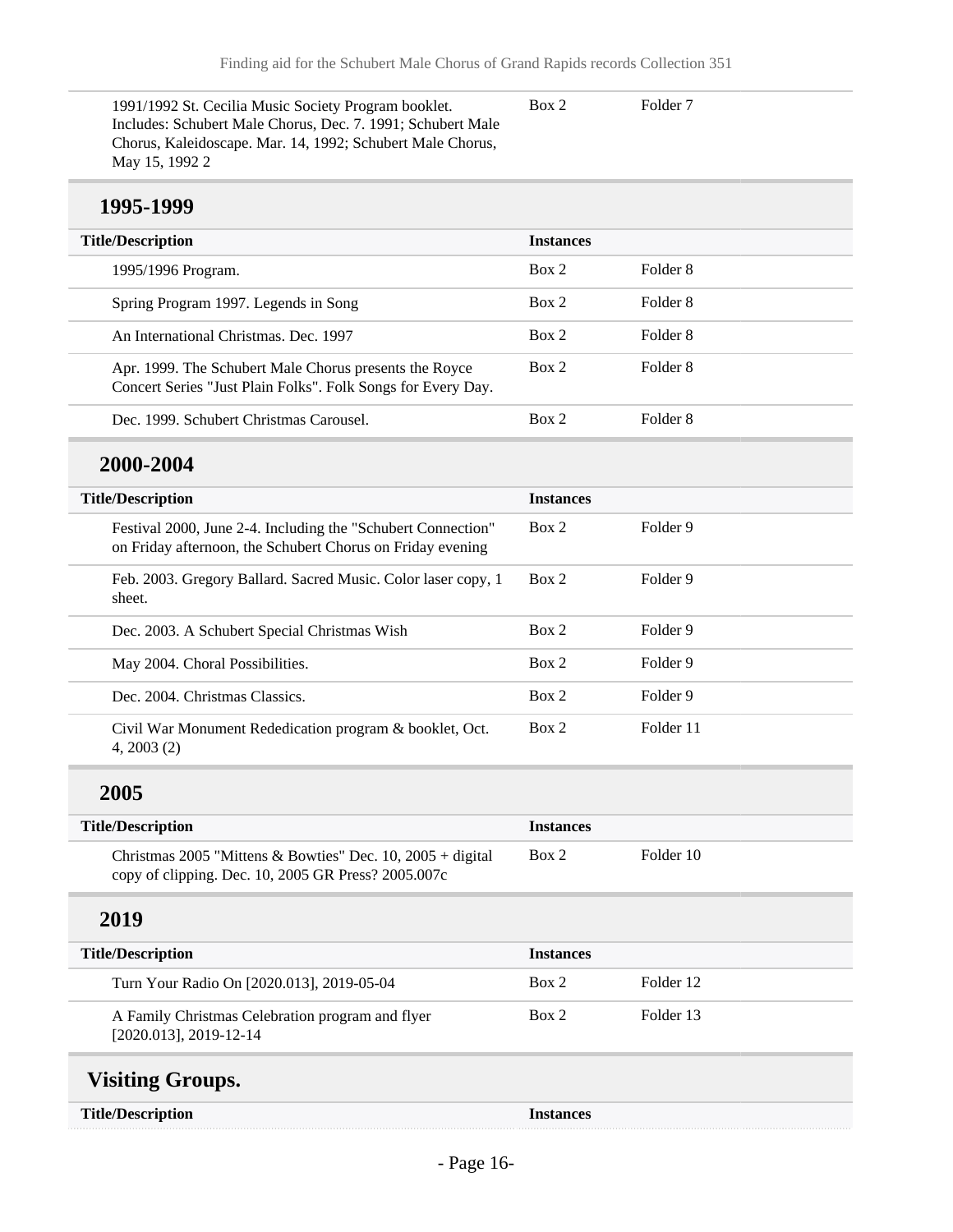Program. The Bijou Orchestra. Bay City, Mi. Songs of Hope, 1939-1945. At St. Cecilia, Feb. 23, 2005. www.bijouorchestra.org

Box Unknown

Folder Unknown

#### **^** [Return to Table of Contents](#page-1-0)

#### <span id="page-16-0"></span>**Series V. Audio Visual materials**

#### <span id="page-16-1"></span>**Composite Images.**

#### **General**

Many images of Schubert Club members, either in group photos or as composites of individual portrait images, can be found printed within the programs of the organization, rather than as separate photographs in the collection.

| <b>Title/Description</b>                                                                                                                                                                                                                                                                                                                                                                    | <b>Instances</b> |            |
|---------------------------------------------------------------------------------------------------------------------------------------------------------------------------------------------------------------------------------------------------------------------------------------------------------------------------------------------------------------------------------------------|------------------|------------|
| 100th Anniversary, 1883-1983. Portrait images of 1983<br>members. Meyers Studio.                                                                                                                                                                                                                                                                                                            | Box 2.5          |            |
| Group photo taken at the Great American Choral Festival, 1983                                                                                                                                                                                                                                                                                                                               | Box 5            | Folder OVE |
| Group photo. Schuberts of 1887. DeFramed. Top Row, 1-r: H.P.<br>Belknap, R. Buchanan, J. Sours, O.B. Wilmarth, J. Westerhoff,<br>R.J. Kirkland, A.H. Morehdea. Second Row, 1-r: J.A. Morrison,<br>J.A. Farquahar, F.B. Christopher, Jas. Grant, W.H. Loomis, Phin<br>K. Miller. Front Row, 1-r: F. Hall, A.E. Kromer, J. Gilmore,<br>R.A. Wellenstein (Director), H. Russell, B.A. Beneker. | Box 5            | Folder OVE |
| Group photo. "B.A. Beneker"—written on back of image.<br>Beneker is believed to be third from the right on the back row.<br>Perhaps later than the image above, by visual comparison of<br>images of individual members. DeFramed. "1889-1890"-written<br>in pencil on back of photo.                                                                                                       | Box 5            | Folder OVE |
| Group photo. Schubert Club, Grand Rapids, Mich. [1887]<br>"Kirkland"—handwritten on verso. Mat Board & image<br>cracking at center. Copy negative & print to be made for usage.                                                                                                                                                                                                             | Box 5            | Folder OVE |

#### <span id="page-16-2"></span>**Video Tapes. Masters Only at this time.**

| <b>Title/Description</b>                                                                  | <b>Instances</b> |
|-------------------------------------------------------------------------------------------|------------------|
| Kent County Civil War Monument Rededication Ceremony.<br>Oct. 4, 2003. [Coll. 175 #00319] | Box 4            |
| Homeland Security Conference: America the Beautiful. May<br>2004. [Coll. 175 #00320]      | Box 4            |

## <span id="page-16-3"></span>**Audio. Sound Recordings [vinyl]**

| <b>Title/Description</b>                                                                                                                                                     | <b>Instances</b> |
|------------------------------------------------------------------------------------------------------------------------------------------------------------------------------|------------------|
| 1. Silent Night : a Christmas Album performed by the Grand<br>Rapids Schubert Club Male Chorus. 1986. Mark Webb.<br>Director. RC79425. Not previously opened/used. 2005.057B | Box 6            |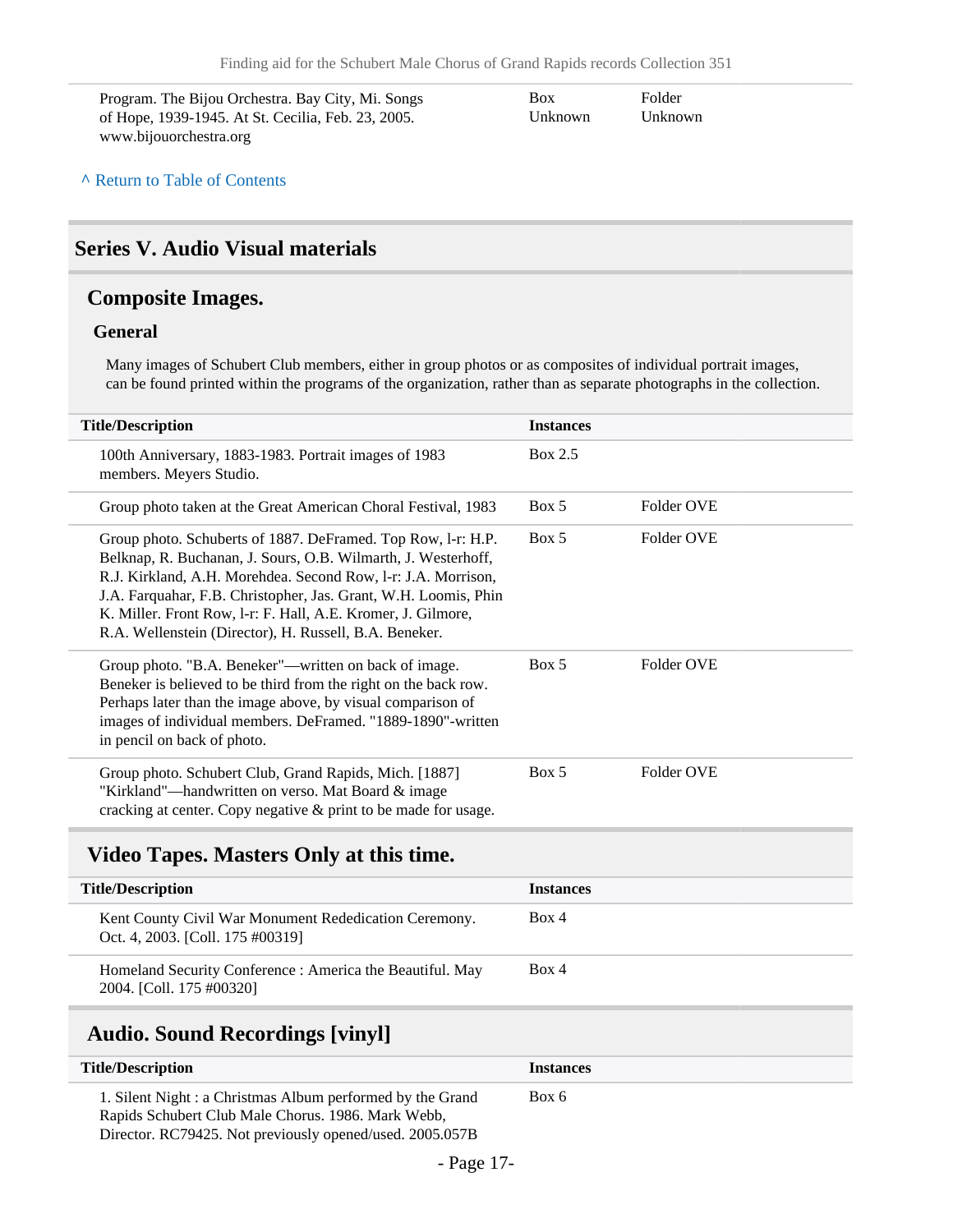<span id="page-17-0"></span>

| 2. Associated Male Choruses of America, Inc. Let Freedom<br>Sing: 1976 International Big Sing, Apr. 24, 1976, St. Paul,<br>Minnesota. No specific Grand Rapids participation mentioned.<br>2005.057B | Box 6            |
|------------------------------------------------------------------------------------------------------------------------------------------------------------------------------------------------------|------------------|
| 3. 52nd Annual Big Sing : the Elks Male Chorus of South Bend.<br>Includes: Kalamazoo Male Chorus, Schubert Club of Grand<br>Rapids, and other Michigan and regional choruses. 2 records<br>2005.057B | Box 6            |
| <b>Audio Tapes. Cassettes.</b>                                                                                                                                                                       |                  |
| <b>Title/Description</b>                                                                                                                                                                             | <b>Instances</b> |
| Master Audio Tapes. To be used for making copies only.                                                                                                                                               | Box 4            |
| 1983                                                                                                                                                                                                 |                  |
| <b>Title/Description</b>                                                                                                                                                                             | <b>Instances</b> |
| <b>Caroling Caroling</b>                                                                                                                                                                             | Box 4.5          |
| <b>Big Sing</b>                                                                                                                                                                                      | Box 4.5          |
| 1987                                                                                                                                                                                                 |                  |
| <b>Title/Description</b>                                                                                                                                                                             | <b>Instances</b> |
| Schubert Club & MSU Statesmen. Dec. 6, 1987. St. Cecilia's<br>Royce Auditorium                                                                                                                       | Box 4.5          |
| Spring Concert, May 16, 1987                                                                                                                                                                         | Box 4.5          |
| 1988                                                                                                                                                                                                 |                  |
| <b>Title/Description</b>                                                                                                                                                                             | <b>Instances</b> |
| Kaleidoscope, May 17, 1988                                                                                                                                                                           | Box 4.5          |
| 1989                                                                                                                                                                                                 |                  |
| <b>Title/Description</b>                                                                                                                                                                             | <b>Instances</b> |
| Big Sing, Apr. 22, 1989                                                                                                                                                                              | Box 4.5          |
| MMCA Concert, Apr. 22, 1989                                                                                                                                                                          | Box 4.5          |
| 1992                                                                                                                                                                                                 |                  |
| <b>Title/Description</b>                                                                                                                                                                             | <b>Instances</b> |
| Kaleidoscope V. Concert, Mar. 14, 1992                                                                                                                                                               | Box 4.5          |
| St. Cecilia Music                                                                                                                                                                                    | Box 4.5          |
| 2003                                                                                                                                                                                                 |                  |
| <b>Title/Description</b>                                                                                                                                                                             | <b>Instances</b> |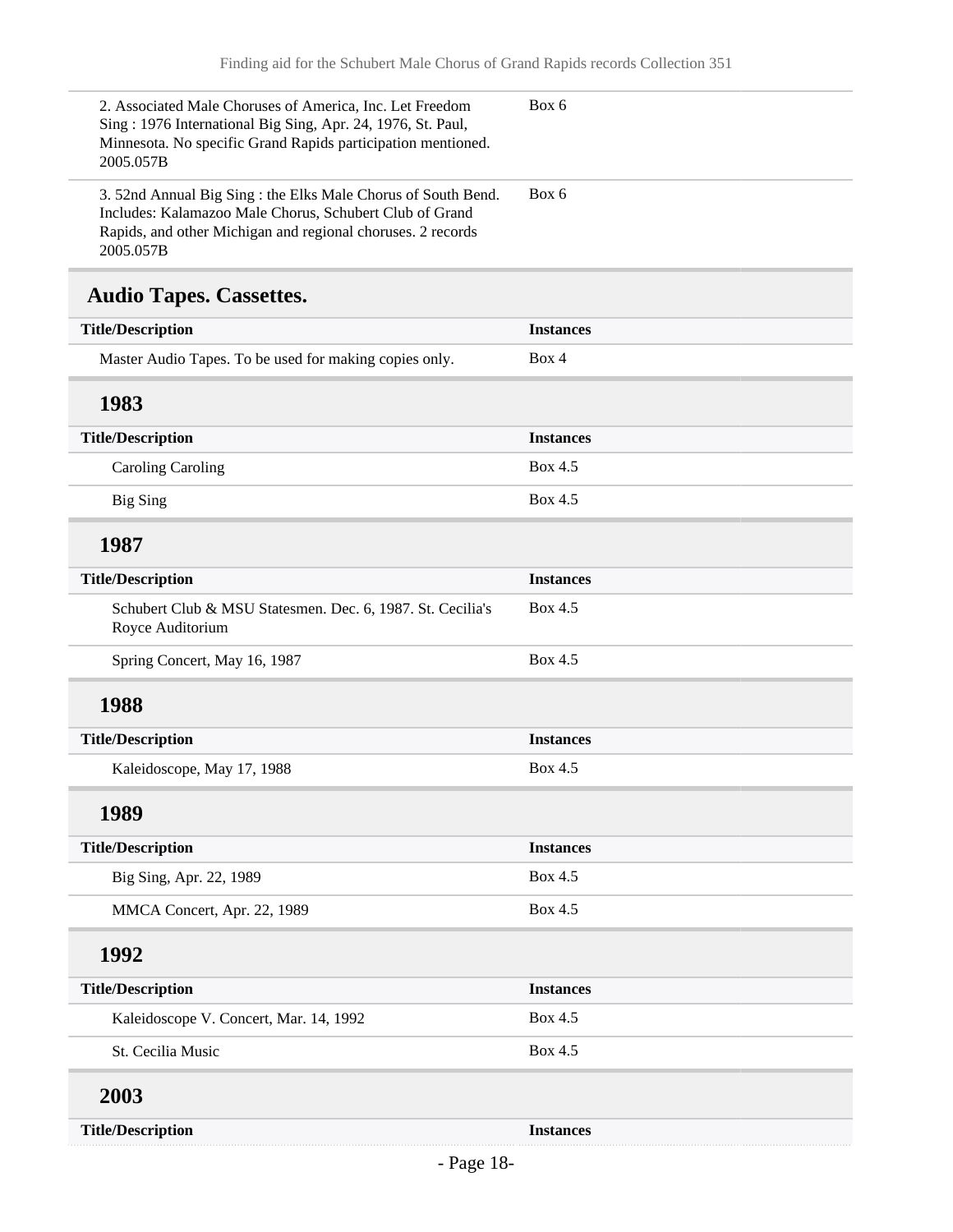<span id="page-18-0"></span>

| Box 4.5                                                               |
|-----------------------------------------------------------------------|
|                                                                       |
|                                                                       |
| <b>Instances</b>                                                      |
| Box 3                                                                 |
|                                                                       |
| <b>Instances</b>                                                      |
| Box 3                                                                 |
|                                                                       |
| <b>Instances</b>                                                      |
| Folder<br>Box<br>Unknown<br>Unknown                                   |
|                                                                       |
| <b>Instances</b>                                                      |
| Box 3                                                                 |
| Box 3                                                                 |
| Box 3<br>St. Cecilia & Schubert. Christmas Concert. Dec. 14, 2003. CD |
|                                                                       |
| <b>Instances</b>                                                      |
| Box 3                                                                 |
| Box 3<br>May 5, 2004. Homeland Security Concert. DeVos Convention     |
| Box 3                                                                 |
| Box 3                                                                 |
| Box 3                                                                 |
|                                                                       |
|                                                                       |
|                                                                       |

| <b>Title/Description</b>                        | <b>Instances</b> |
|-------------------------------------------------|------------------|
| An American Christmas and The Voices of Freedom | Box 4            |
| $[2020.013]$ , 2006-12-16                       |                  |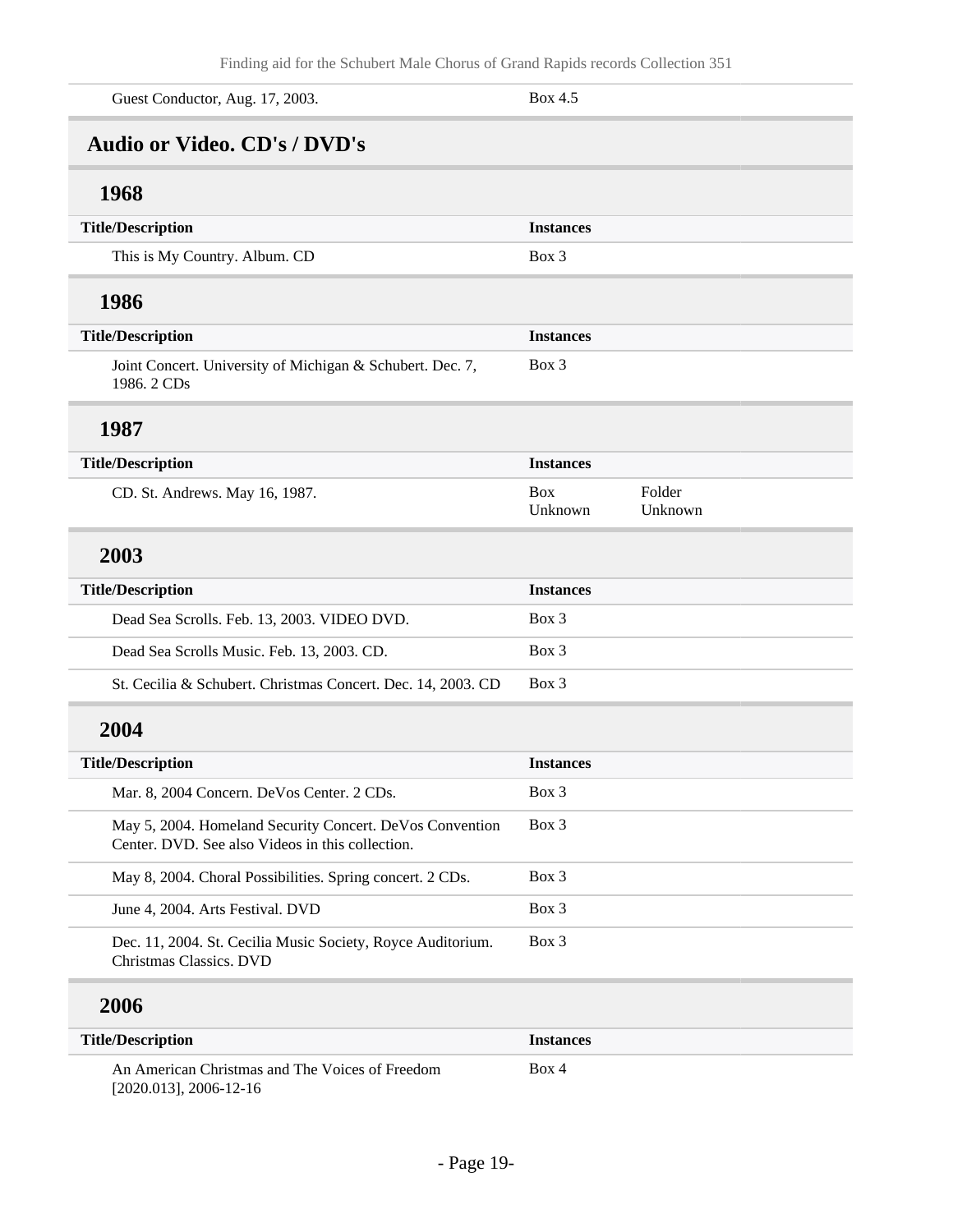# **2007**

| <b>Title/Description</b>                                                                  | <b>Instances</b> |
|-------------------------------------------------------------------------------------------|------------------|
| Concert, unidentified [2020.013], 2007-04-28                                              | Box 4            |
| 2008                                                                                      |                  |
| <b>Title/Description</b>                                                                  | <b>Instances</b> |
| WKTV Concert Recording [2020.013], 2008-05-04                                             | Box 4            |
| Christmas Concert, Schubert Male Chorus and The Sweet<br>Adeline's [2020.013], 2008-12-06 | Box 4            |
| 2011                                                                                      |                  |
| <b>Title/Description</b>                                                                  | <b>Instances</b> |
| Christmas Concert [2020.013], 2011-12-10                                                  | Box 4            |
| 2012                                                                                      |                  |
| <b>Title/Description</b>                                                                  | <b>Instances</b> |
| Spring Concert [2020.013], 2012-05-12                                                     | Box 4            |
| A Christmas Jubilation, Schubert Male Chorus Christmas<br>Favorites [2020.013], 2012      | Box 4            |
| 2013                                                                                      |                  |
| <b>Title/Description</b>                                                                  | <b>Instances</b> |
| Spring Concert [2020.013], 2013-05-18                                                     | Box 4            |
| A Return to Table of Contents                                                             |                  |
| <b>Series VI. Realia</b>                                                                  |                  |
| <b>Title/Description</b>                                                                  | <b>Instances</b> |

<span id="page-19-0"></span>

| <b>THUM DESCRIPTION</b>                                | moduces |
|--------------------------------------------------------|---------|
| Drinking glass coasters. "Schubert Club, Grand Rapids. | Box 4   |
| 1883-1983." 2 packages of 2, black plastic disks.      |         |

## <span id="page-19-1"></span>**Badges/Buttons/Pens**

| <b>Title/Description</b>                                   | <b>Instances</b> |         |
|------------------------------------------------------------|------------------|---------|
| Badge. AMCA Big sing. 1883-1983 Grand Rapids, Mi. for John | <b>Box</b>       | Folder  |
| Kneibel. Host.                                             | Unknown          | Unknown |

Schubert Club of Grand Rapids. ID Badge. Dixon Pease.